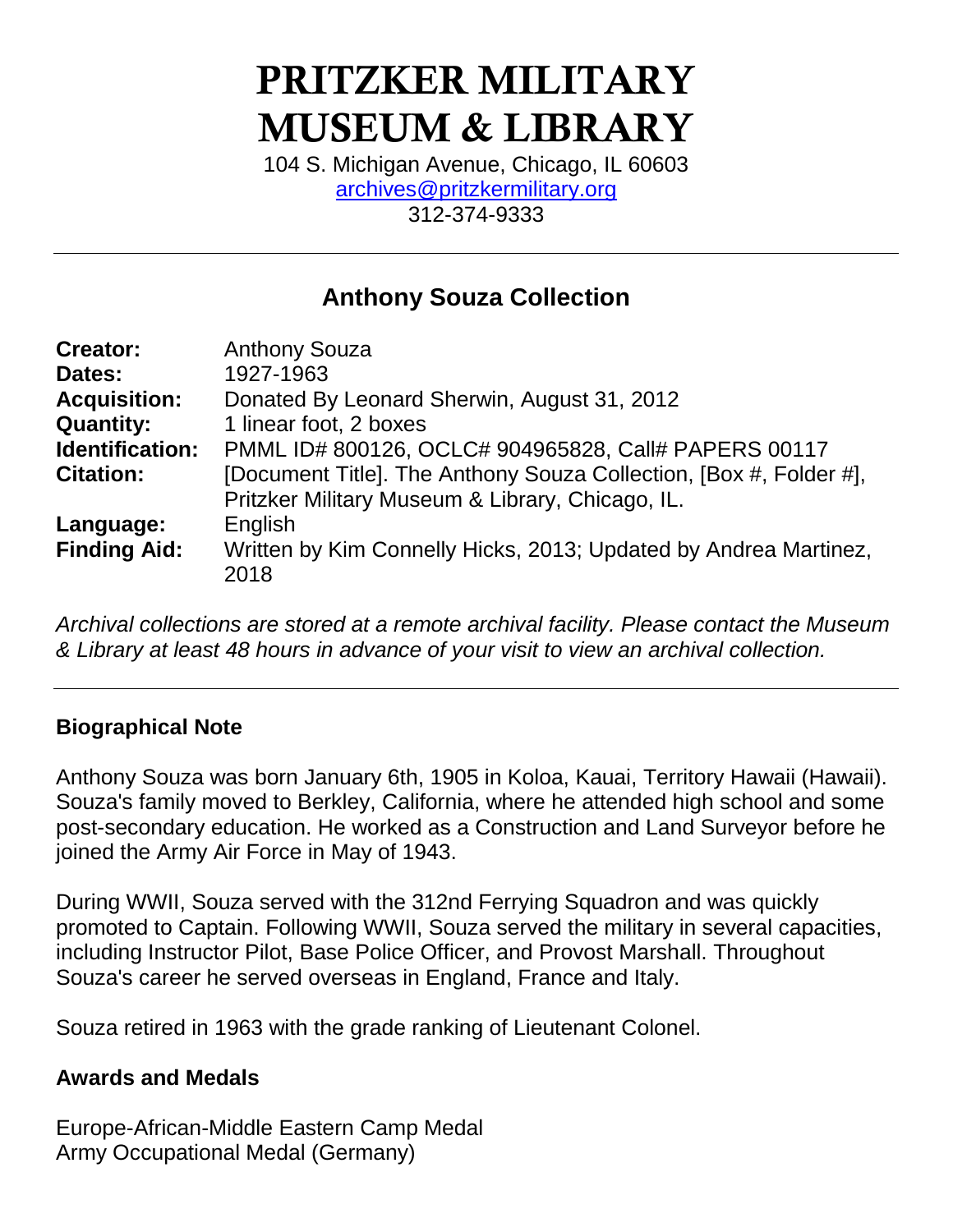#### **Scope and Content of the Collection**

The Anthony Souza Collection consists of official military documents, records, forms, correspondences, and photographs related to Anthony Souza's career in the Army Air Force spanning from WWII to 1963. The collection also includes newspaper clippings and photographs regarding Souza's civilian life.

#### **Arrangement**

The collection arrived in no discernible order and was rearranged in to chronological series by PMML staff. The collection is contained within 2 legal size boxes. The collection is arranged into 2 series, military documents and personal scrapbook.

#### **Series One: Military Documents, 1943-1963, n.d.**

These documents pertain to Souza's service in the Army Air Force. They include orders, correspondence, forms, and individual flight records. This series also includes medical and supply records, financial documents, travel vouchers, and bulletins referencing military retirement. Items in the folders are arranged chronologically.

#### **Series Two: Personal Scrapbook, 1927-1954, n.d.**

The items in the scrapbook series pertain mostly to Souza's time in the military. The majority of photographs are taken of Souza at military bases where he was stationed. There are also photographs of Souza time in Europe, including aerial shots of France. The series contains a folder of photographs that have been removed from the original page. However the majority remain attached as presented in the scrapbook. The series also includes family photos, newspaper clippings, and the cover from the scrapbook. Items in the folders are arranged chronologically.

### **Rights**

Copyrights held by Leonard Sherwin were transferred to the Pritzker Military Museum & Library. All other rights are held by the author or publisher. Users assume responsibility for following copyright laws as established by US Code Title 17.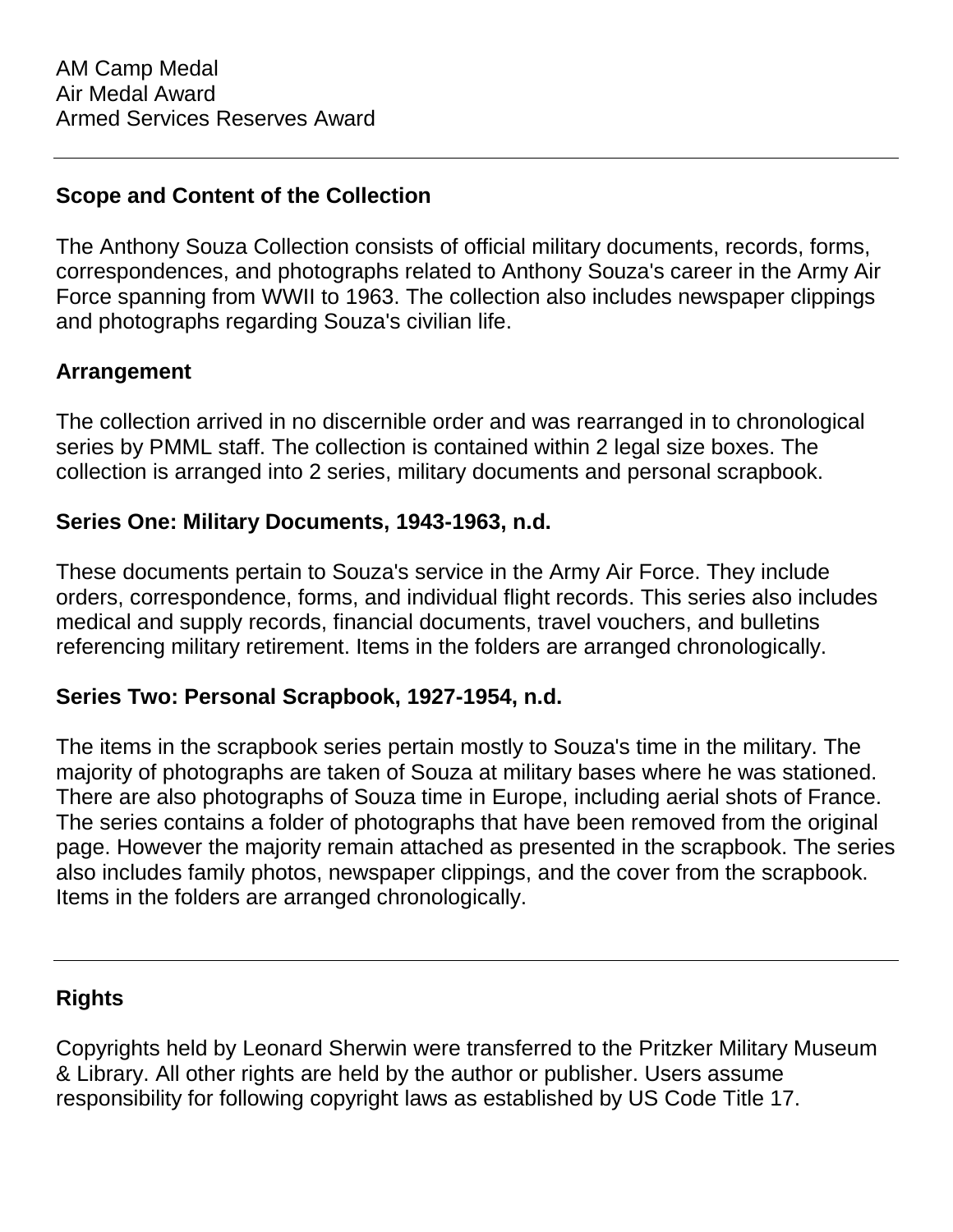#### **Access**

Researchers must use reproductions of valuable original documents, unless otherwise granted permission by PMML staff.

## **Separations**

| <b>Item ID</b> | Call<br><b>Number</b> | <b>Description</b>             | Location |
|----------------|-----------------------|--------------------------------|----------|
| 800126614      |                       | Briefcase with initials A.J.S. |          |

## **Key Subjects**

This collection is indexed under the following headings in the Library's online catalog. Researchers interested in materials about related topics, persons, or places should search the catalog using these subject headings.

#### **Names**

Souza, Anthony J.

## **Subjects**

United States. - Army Air Forces. - Ferrying Squadron, 312<sup>th</sup>. United States. –Army Air Forces. – Ferrying Command. World War, 1939-1945 – Campaigns – Europe. World War, 1939-1945 – Aerial Operations, American.

### **Container List**

| Box | <b>Folder</b> | Item ID $#$ | <b>Title</b>                                       | <b>Dates</b> |
|-----|---------------|-------------|----------------------------------------------------|--------------|
|     |               |             | Series 1: Military Documents, 1943-1963,<br>n.d.   |              |
|     | 1             |             | <b>Official Military Documents</b>                 | 1943-1945    |
|     |               |             | 800126001 Certification as Service Pilot           | 16-Feb-43    |
|     |               | 800126002   | Special Orders No. 45 Assignment to<br>Kingman, AZ | 20-Feb-43    |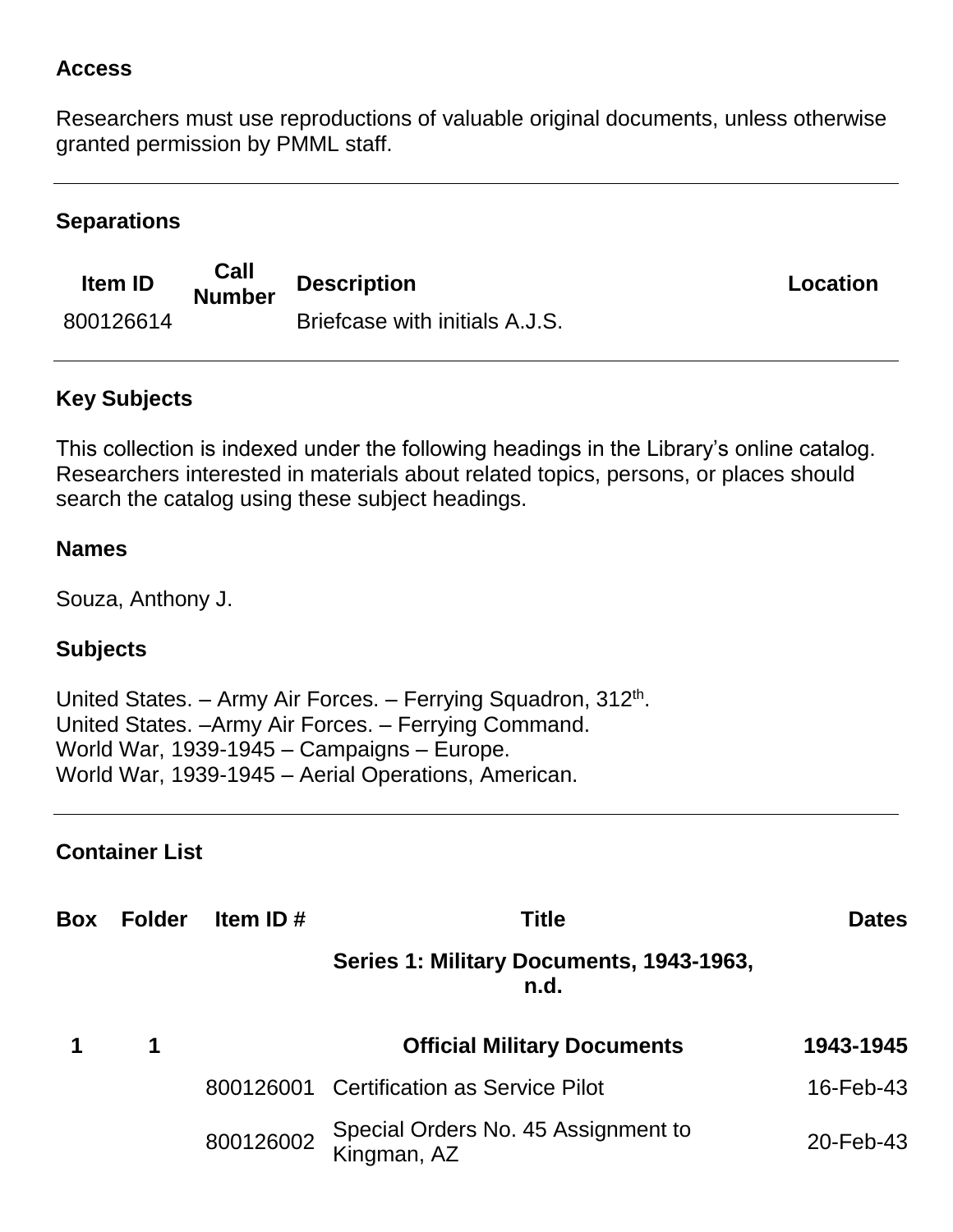| 800126003 | Special Orders No. 121 Order to Active<br>Duty (2 copies)                  | 1-May-43    |
|-----------|----------------------------------------------------------------------------|-------------|
| 800126004 | Personnel Orders No. 108 Rating of<br>Service Pilot (2 Copies)             | $6$ -May-43 |
| 800126005 | <b>Changes in Civilian Personnel</b>                                       | 18-May-43   |
| 800126006 | Special Orders No. 233 Assignment to<br>Goldsboro, Nc                      | 29-Aug-43   |
| 800126007 | <b>Certificate of Non-Indebtness</b>                                       | $3-Sep-43$  |
| 800126008 | Special Orders No. 283 Assignment to<br>Camp Myles Standish, Taunton, Mass | 10-Oct-43   |
| 800126009 | Special Orders No. 9 Authorized per diem<br>Payment while traveling        | 12-Nov-43   |
| 800126010 | Supplemental Information for Form No. 5                                    | 22-Nov-43   |
| 800126011 | Special Orders No. 113 Assignment to<br>311th Ferrying Sq.                 | 24-Nov-43   |
| 800126012 | Pay & Allowance Information Sheet                                          | 24-Nov-43   |
| 800126013 | <b>Reimbursement Claim</b>                                                 | 25-Nov-43   |
| 800126014 | Special Orders No. 92 Attachment to 4th<br>Replacement and Training Sq.    | 10-Dec-43   |
| 800126015 | Special Orders No. 138 Assignment to<br>312th Ferrying Sq. (2 Copies)      | 24-Dec-43   |
| 800126016 | <b>Flying Pay</b>                                                          | 24-Dec-43   |
| 800126017 | <b>Foreign Service Allowance</b>                                           | 24-Dec-43   |
| 800126018 | <b>Reimbursement Claim</b>                                                 | 13-Mar-44   |
| 800126019 | Special Orders No. 77 Granted Leave of<br>Absence (2 Copies)               | 24-Mar-44   |
| 800126020 | <b>Officers Promotion Check List</b>                                       | 7-Apr-44    |
| 800126021 | Special Orders No. 136 Temporary<br>Promotion to 1st Lt. (2 Copies)        | 15-May-44   |
| 800126022 | Due of Difference in Pay from 2nd Lt to 1st<br>Lt                          | 30-Jun-44   |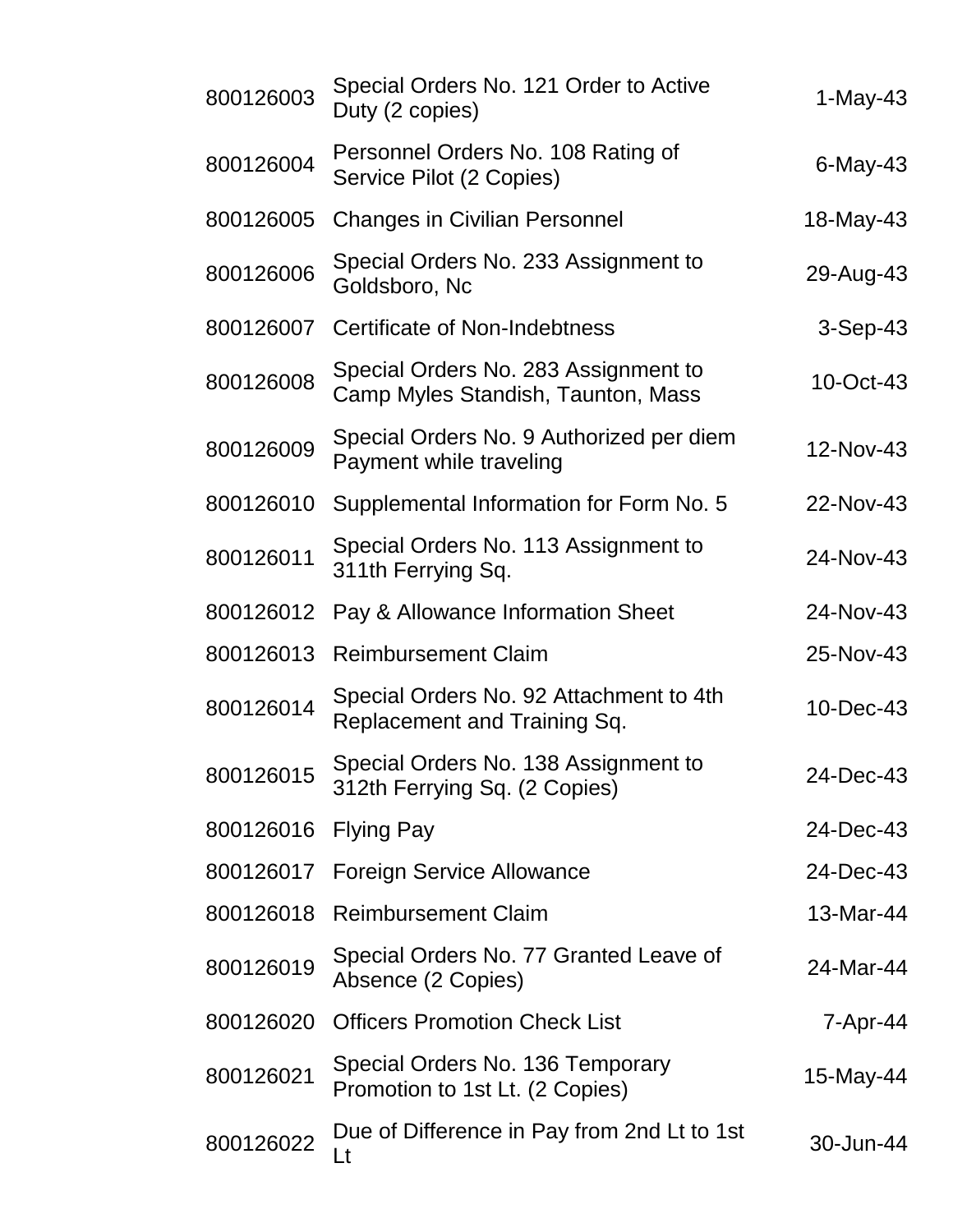| 800126023 | Due of Difference in Pay from 2nd Lt to 1st<br>Lt                         | 31-Jul-44  |
|-----------|---------------------------------------------------------------------------|------------|
| 800126024 | Special Orders No. 232 Placed on Direct<br>Staffing with 311th (2 Copies) | 8-Sep-44   |
| 800126025 | Travel Orders - Purpose: Advance Party                                    | 17-Sep-44  |
| 800126026 | Pay & Allowance                                                           | 31-Oct-44  |
| 800126027 | Special Orders No. 298 Relieved of 311th<br>Ferrying                      | 22-Nov-44  |
| 800126028 | <b>Transcript of Flying Time</b>                                          | 22-Dec-44  |
| 800126029 | Special Orders No. 7 Granted Leave of<br>Absence                          | 8-Jan-45   |
| 800126030 | Special Orders No. 23 Aeronautical Rating<br>Board (2 Copies)             | 26-Jan-45  |
| 800126031 | Report of Proceedings of Board of Officers<br>(2 Copies)                  | 12-Feb-45  |
| 800126032 | <b>Officers Promotion Check List</b>                                      | 20-Feb-45  |
| 800126033 | Certificate of Leave of Absence                                           | 19-May-45  |
|           | 800126034 Certificate of Leave of Absence                                 | 7-Jun-45   |
|           | 800126035 Certificate of Leave of Absence                                 | 15-Jun-45  |
| 800126036 | Order No. 34 Appointment to Assistant<br><b>Operations Officer</b>        | 15-Jun-45  |
| 800126037 | Order No. 37 Appointment to Squadron<br><b>Briefing Officer</b>           | 20-Jun-45  |
| 800126038 | Special Order No. 166 Authorized Leave of<br>Absence                      | 16-Jul-45  |
| 800126039 | Order No. 44 Appointment to Intelligence<br><b>Officer</b>                | 16-Jul-45  |
| 800126040 | Special Orders No. 214 1st Lt to Captain (2)<br>Copies)                   | 16-Aug-45  |
| 800126041 | General Orders No. 120 Air Medal Award                                    | $2-Sep-45$ |
| 800126042 | Special Orders No. 115 Detailed Station                                   | 6-Nov-45   |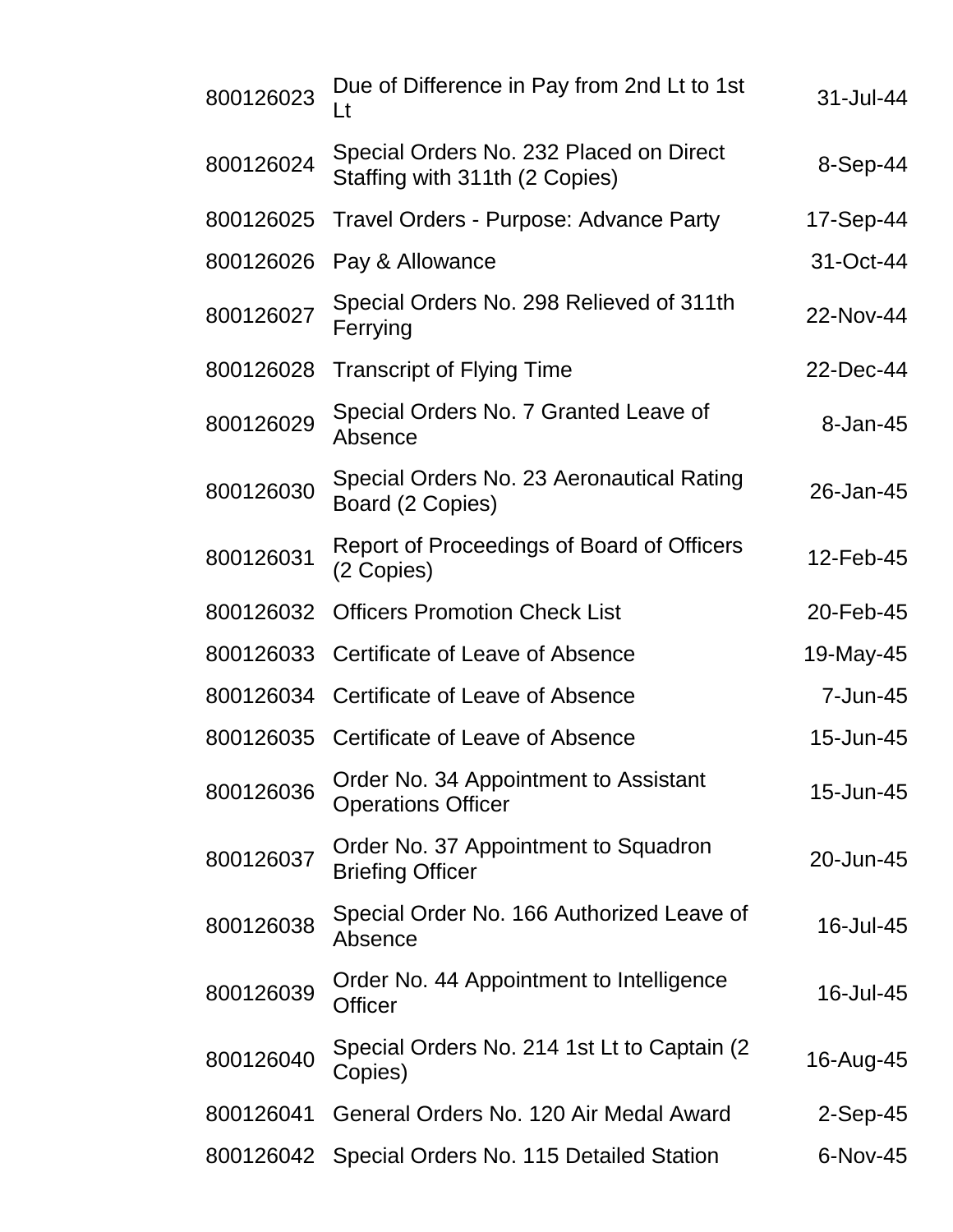|                |           | <b>Duties - Passenger Terminal</b>                                                      |           |
|----------------|-----------|-----------------------------------------------------------------------------------------|-----------|
|                | 800126043 | Special Orders No. 318 Authorized Leave<br>of Absence                                   | 24-Dec-45 |
|                | 800126044 | Special Orders No. 318 Authorized Leave<br>of Absence                                   | 27-Dec-45 |
|                | 800126045 | Special Orders No. 320 Assigned to 323rd<br>Trp Carr Sq                                 | 29-Dec-45 |
| $\overline{2}$ |           | <b>Official Military Documents</b>                                                      | 1946-1947 |
|                | 800126046 | Special Orders No. 8 For Purpose of<br><b>Paying Troops</b>                             | 10-Jan-46 |
|                | 800126047 | Special Orders No. 6 Assignment to Hq<br>European Air Transport                         | 13-Mar-46 |
|                | 800126048 | Special Orders No. 68 Reassigned 492nd<br>Air Station Capodichino, Italy                | 8-Apr-46  |
|                | 800126049 | Special Orders No. 27 Assignment to 305th<br>with Traffic Division (2 copies)           | 12-Apr-46 |
|                | 800126050 | Daily Bulletin No. 106 from Air Station,<br>Capodichino, Italy                          | 4-May-46  |
|                | 800126051 | Special Orders No. 43 Assignment<br>attached 149th Replacement Battalion                | 14-May-46 |
|                |           | 800126052 Officer Clearance Capodichino                                                 | 17-May-46 |
|                | 800126053 | Special Orders No. 159 Assignment to<br>400th AAF BU, San Francisco, Ca                 | 8-Jun-46  |
|                | 800126054 | Special Orders No. 191 Assignment to<br>401st AAF BU, Hamilton Field, Ca (2)<br>Copies) | 25-Jul-46 |
|                | 800126055 | Instructions to Incoming Officers of 401st<br><b>AAF BU</b>                             | 26-Jul-46 |
|                | 800126056 | <b>Statement of Service</b>                                                             | 29-Jul-46 |
|                | 800126057 | Special Orders No. 192 Appointment to<br><b>Ground Safety Council</b>                   | 19-Sep-46 |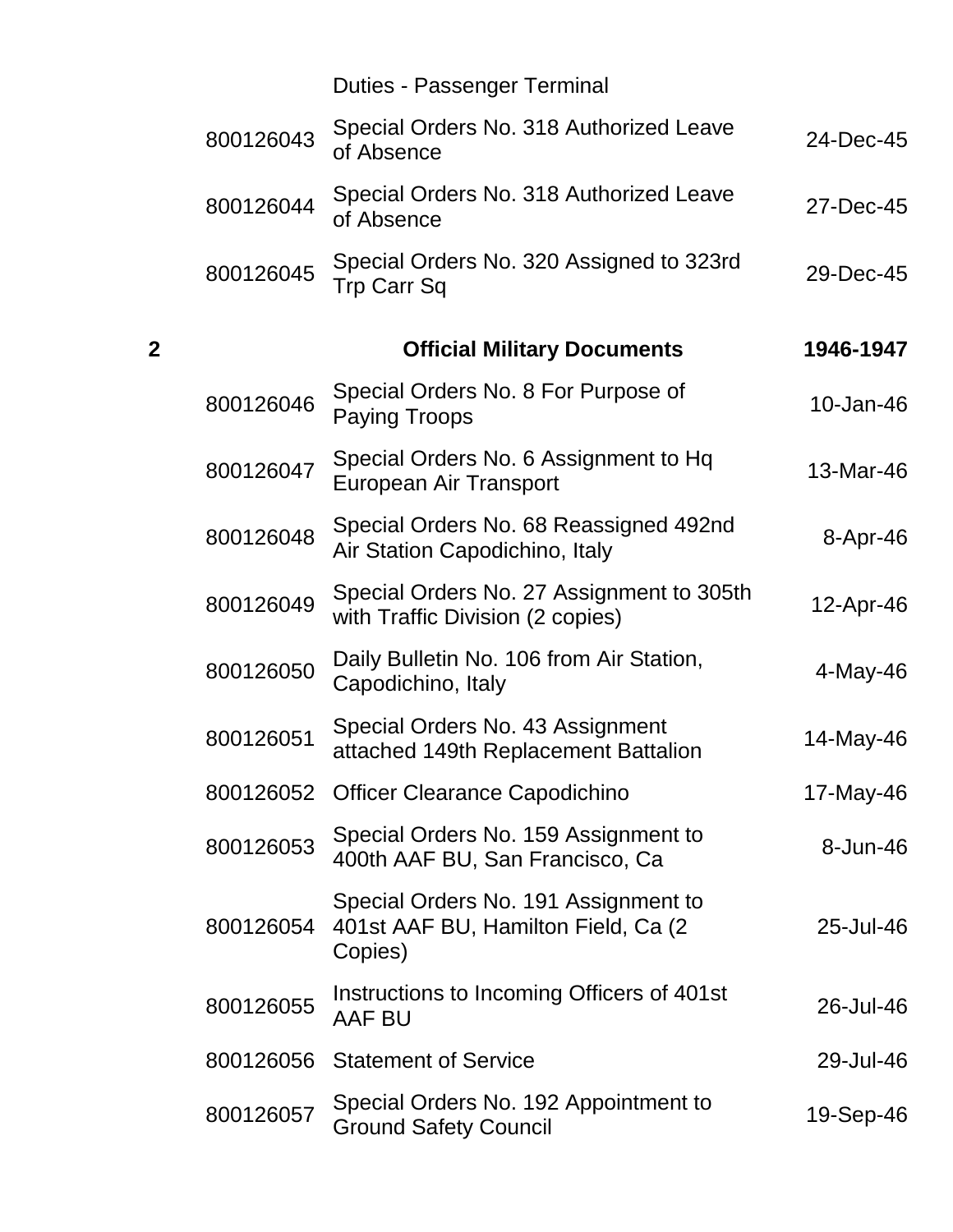| 800126058 | Special Order No. 200 List of Executive<br><b>Ground Safety Council</b>      | 19-Sep-46   |
|-----------|------------------------------------------------------------------------------|-------------|
| 800126059 | Special Order No. 201 List of Executive<br><b>Ground Safety Council</b>      | $2$ -Oct-46 |
| 800126060 | <b>Instructions to All Separates</b>                                         | 21-Oct-46   |
| 800126061 | Special Orders No. 222 Appointment to<br><b>Police and Prison Officer</b>    | 31-Oct-46   |
| 800126062 | Special Order No. 235 List of Executive<br><b>Ground Safety Council</b>      | 20-Nov-46   |
| 800126063 | Certificate: Compliance with AAF Letter 60-<br>6                             | 27-Nov-46   |
| 800126064 | Special Order No. 253 Inventory Post<br>Exchange                             | 17-Dec-46   |
| 800126065 | Special Order No. 254 Correction to<br>Special Orders No. 236                | 18-Dec-46   |
| 800126066 | Certificate: Completion of Unit Troop<br>School                              | 31-Dec-46   |
| 800126067 | Special Orders No. 19 Squadron<br>Reassignment 401st AAF BU                  | 28-Jan-46   |
| 800126068 | Certificate "Flight Test" C-47                                               | 3-Feb-47    |
|           | 800126069 Certificate "Flight Test" L-5                                      | 3-Feb-47    |
| 800126070 | Special Orders No. 53 Designated<br><b>Instructor Pilot</b>                  | 17-Mar-47   |
| 800126071 | Special Orders No. 89 Designated<br><b>Instructor Pilot</b>                  | 5-May-47    |
| 800126072 | Personnel Orders No. 90 Suspension of<br>Flying Duty (2 Copies)              | 7-May-47    |
| 800126073 | Special Orders No. 95 Appointment Traffic<br><b>Spotter</b>                  | 13-May-47   |
| 800126074 | Special Orders No. 162 List of Executive<br>Ground Safety Council (2 Copies) | 15-Aug-47   |
| 800126075 | General Orders No. 49 Announced                                              | 3-Oct-47    |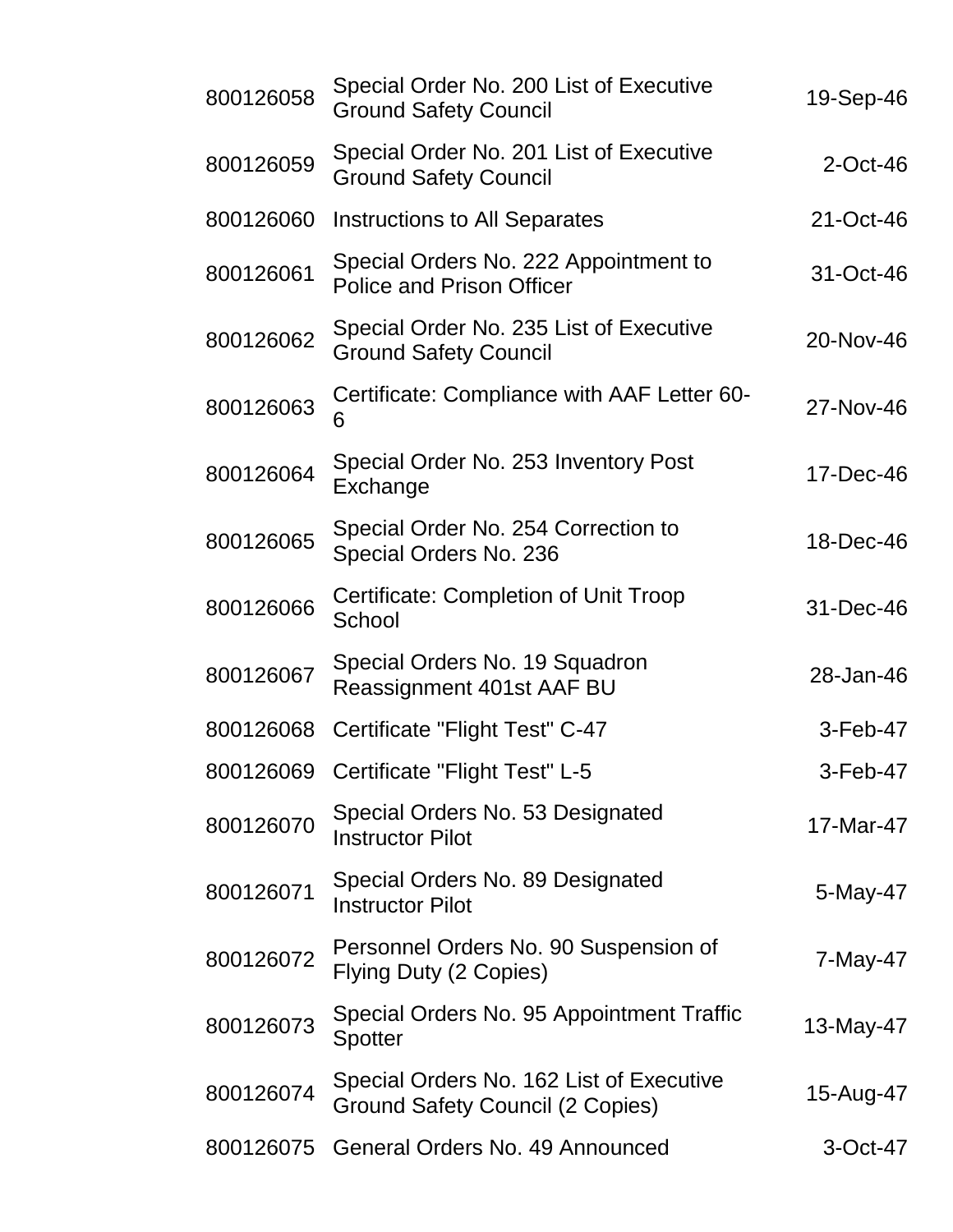|   |           | Commanding Officer Sq. "C" 401st AAF BU                                              |           |
|---|-----------|--------------------------------------------------------------------------------------|-----------|
|   | 800126076 | Special Orders No. 199 Relieved of Safety<br>Council & Assigned Sq. "a" 401st AAF BU | 7-Oct-47  |
|   | 800126077 | Special Orders No. 198 Appointed to Menu<br><b>Planning Board</b>                    | 6-Oct-47  |
|   | 800126078 | Special Orders No. 201 Appointed Council<br>for Unit Fund                            | 9-Oct-47  |
|   | 800126079 | Special Orders No. 253 Appointment to<br><b>Menu Planning Board</b>                  | 24-Dec-47 |
| 3 |           | <b>Official Military Documents</b>                                                   | 1948-1949 |
|   | 800126080 | Special Orders No. 112 Appointed<br>Commanding Officer 325th Base Service<br>Sq.     | 9-Jun-48  |
|   | 800126081 | Special Orders No. 114 Correction to<br>Special Order No. 112                        | 11-Jun-48 |
|   | 800126082 | Special Orders No. 1 Reassignment to<br>325th Base Service Sq.                       | 19-Jul-48 |
|   | 800126083 | Special Orders No. 12 Appointment to<br><b>Classification Board</b>                  | 21-Jul-48 |
|   | 800126084 | Special Orders No. 6 Appointment in Court-<br>Martial                                | 26-Jul-48 |
|   | 800126085 | Special Orders No. 20 Redesignation                                                  | 3-Aug-48  |
|   | 800126086 | Special Orders No. 63 Assignment<br>Headquarter Sq. 325th Base Group                 | 4-Oct-48  |
|   | 800126087 | Special Orders No. 67 Appointment Class<br>"A" Agent Financial/Distributing Officer  | 8-Oct-48  |
|   | 800126088 | Special Orders No. 68 Appointment<br><b>Custodian Squadron Fund</b>                  | 11-Oct-48 |
|   | 800126089 | Special Orders No. 193 Appointment in<br><b>Early Discharge</b>                      | 26-Oct-48 |
|   | 800126090 | Special Orders No. 92 Transferred to<br>Headquarter Sq. 78th Air Base Group          | 15-Nov-48 |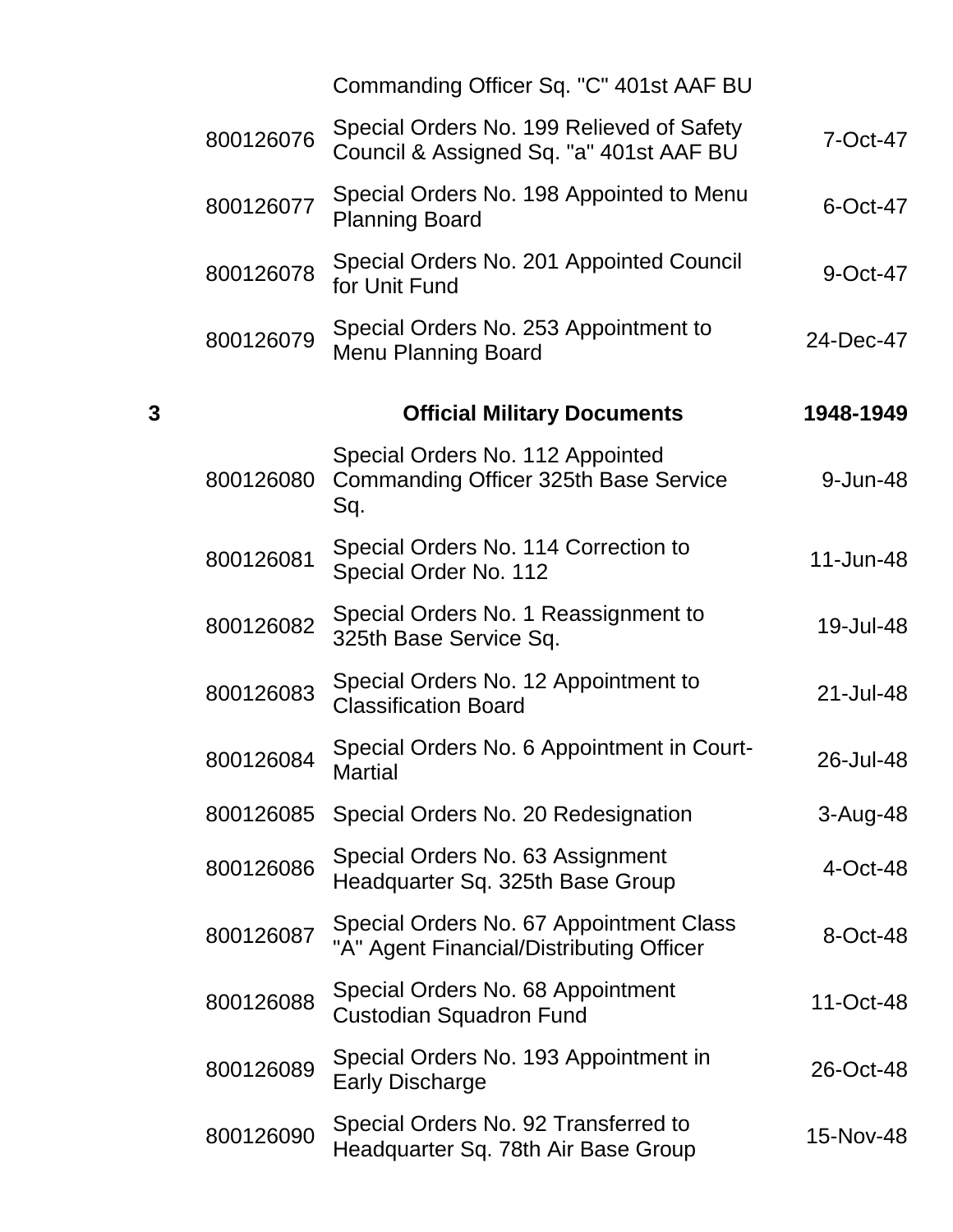|   | 800126091 | Special Orders No. 15 Amendment to<br><b>Military Occupational Specialty</b>                              | $7-Dec-48$  |
|---|-----------|-----------------------------------------------------------------------------------------------------------|-------------|
|   | 800126092 | Special Orders No. 17 Appointment to<br><b>Summary Court</b>                                              | 25-Jan-49   |
|   | 800126093 | Special Orders No. 22 Appointment<br>Commanding Officer AF Assembly &<br>Processing                       | $1-Feb-49$  |
|   | 800126094 | Special Orders No. 23 Appointment<br>Custodian of Unit Fund of AF Assembly &<br>Processing                | $2$ -Feb-49 |
|   |           | 800126095 Certificate "Flight Test"                                                                       | 3-Mar-49    |
|   |           | 800126096 Special Orders No 127 Leave of Absence                                                          | 30-Jun-49   |
|   | 800126097 | Special Orders No. 129 Appointment 78th<br>Air Police and Attachment to 2352nd<br>Aviation Sq.            | 5-Jul-49    |
|   |           | 800126098 Statement of Service Revised                                                                    | 22-Aug-49   |
|   |           | 800126099 Certificate Pilots Information File                                                             | 30-Aug-49   |
|   |           |                                                                                                           |             |
|   | 800126100 | Personnel Orders No. 171 Required<br>Participation in Aerial Flights (2 Copies)                           | $6-Sep-49$  |
| 4 |           | <b>Official Military Documents</b>                                                                        | 1950-1954   |
|   | 800126101 | Special Orders No. 62 Appointment to<br><b>Instructor Pilot</b>                                           | 30-Mar-50   |
|   | 800126102 | Personnel Orders No. 71 Suspension of<br><b>Flying Status</b>                                             | 12-Apr-50   |
|   | 800126103 | Special Orders No. 108 Temporary<br>Assignment 9081st VART Group                                          | 5-Jun-50    |
|   | 800126104 | Special Orders No. 142 Assignment to<br>Kirkland Air Force Base, NM (2 Copies)                            | 14-Jul-50   |
|   | 800126105 | Special Orders No. 140 Assignment to<br>4911th Air Force Police Sq. & 4910th Air<br>Base Group (2 Copies) | 19-Jul-50   |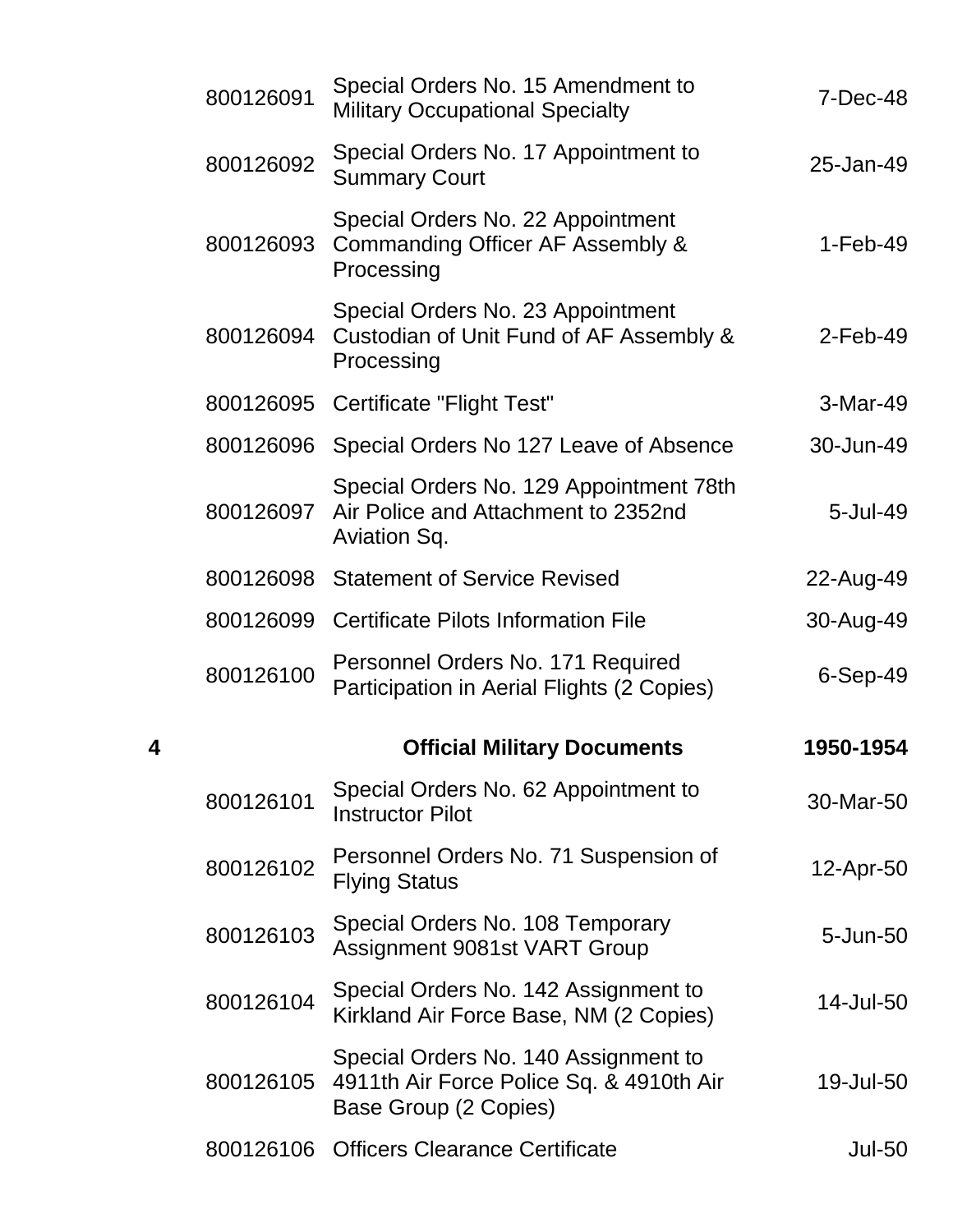| 800126107 | <b>Officers Clearance Certificate</b>                                                                          | <b>Jul-50</b> |
|-----------|----------------------------------------------------------------------------------------------------------------|---------------|
| 800126108 | Special Orders No. 125 Temporary Duty<br>Hamilton Air Force Base, Ca                                           | $1-Aug-50$    |
| 800126109 | Special Orders No. 139 Assigned Paid<br>Duty as Colonel 4911th AP Sq. (2 Copies)                               | 21-Aug-50     |
| 800126110 | Special Orders No. 170 Emergency Leave                                                                         | 9-Oct-50      |
| 800126111 | Special Orders No. 172 Colonel<br><b>Appointment during Leave</b>                                              | 11-Oct-50     |
| 800126112 | Personnel Orders No. 2 Suspension of<br><b>Flying Status (2 Copies)</b>                                        | 22-Nov-50     |
| 800126113 | Special Orders No. 9 Assignment to 1100th<br><b>USAF Special Reporting Group</b><br>Albuquerque, NM (2 Copies) | 12-Jan-51     |
| 800126114 | Special Orders No. 46 Assignment to 8th<br>Aviation Field Dep Sq. (2 Copies)                                   | 7-Mar-51      |
| 800126115 | <b>Category Statement</b>                                                                                      | 19-Mar-51     |
| 800126116 | Special Orders No. 56 Temporary Duty                                                                           | 20-Apr-51     |
| 800126117 | <b>Category Statement</b>                                                                                      | 16-May-51     |
| 800126118 | Special Orders No. 26 Leave of Absence                                                                         | 14-Jun-51     |
| 800126119 | Special Orders No. 95 Leave of Absence                                                                         | 12-Sep-51     |
| 800126120 | Squadron Order No. 37 Noted Firing<br><b>Course Completion</b>                                                 | $3-Oct-51$    |
| 800126121 | Special Orders No. 113 Order Shipment<br>1268-A (2 Copies)                                                     | 9-Oct-51      |
| 800126122 | Special Orders No. 122 Amendment to<br>Special Orders No. 113 (2 Copies)                                       | 22-Oct-51     |
| 800126123 | Special Orders No. 227 Orders regarding<br>Port of Embankment for Shipment 1268-A                              | 9-Nov-51      |
| 800126124 | <b>Officers Clearance Certificate</b>                                                                          | <b>Nov-51</b> |
| 800126125 | Special Orders No. 120 Orders regarding<br>Shipment 1268-A                                                     | 26-Nov-51     |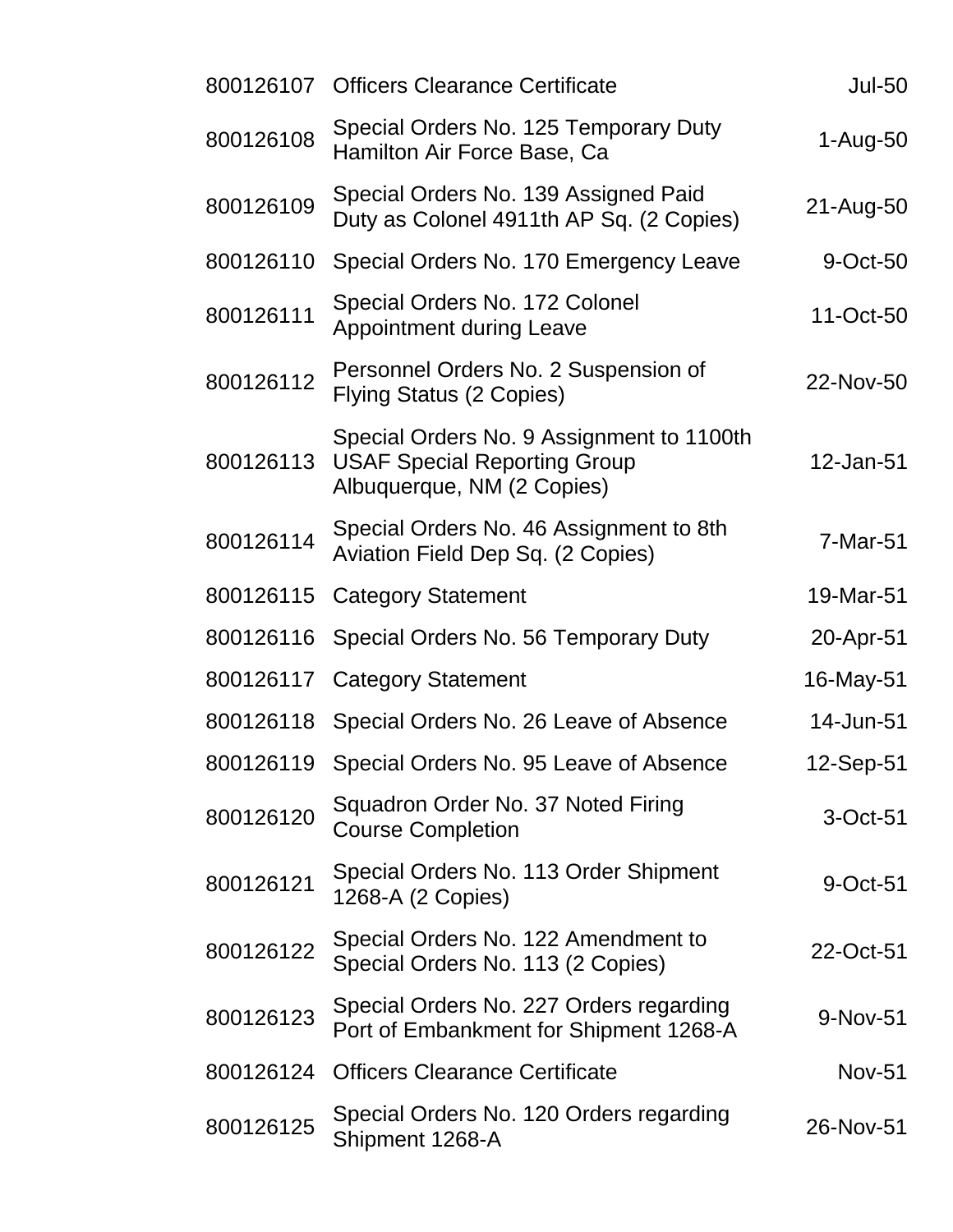| 800126126 | Special Orders No. 8 Appointment to<br><b>Promotion and Demotion Board</b>                                     | 7-Jan-52   |
|-----------|----------------------------------------------------------------------------------------------------------------|------------|
| 800126127 | Special Orders No. 13 Leave of Absence                                                                         | 26-Feb-52  |
| 800126128 | Special Orders No. 92 Relieved of Flying<br>Status (2 Copies)                                                  | 17-Apr-52  |
| 800126129 | <b>Clinical Record</b>                                                                                         | 24-Apr-52  |
| 800126130 | Personal Actions Memorandums No. 10 Air<br>Police Officer (2 Copies)                                           | 4-Jun-52   |
| 800126131 | Special Order No. 38 Appointment 8th<br><b>AFDS Officer Classification Board</b>                               | 5-Jun-52   |
| 800126132 | Special Order No. 45 Appointment<br><b>Squadron Ground Safety Committee</b>                                    | 15-Jun-52  |
| 800126133 | Personal Actions Memorandums No. 13 Air<br><b>Police Officer</b>                                               | 18-Jun-52  |
| 800126134 | Personnel Orders No. 131 Suspension<br>from Flying Status                                                      | 3-Jul-52   |
| 800126135 | Special Orders No. 55 Leave of Absence                                                                         | 28-Jul-52  |
| 800126136 | Special Orders No. 64 Assignment<br><b>Additional Duty Communications Officer &amp;</b><br><b>Fire Marshal</b> | $2-Sep-52$ |
| 800126137 | Special Orders No. 204 Amendment<br><b>Special Order 198</b>                                                   | 5-Sep-52   |
| 800126138 | Special Orders No. 234 Temporary Duty                                                                          | 10-Oct-52  |
| 800126139 | Special Orders No. 237 Revoke Special<br>Orders No. 234                                                        | 14-Oct-52  |
| 800126140 | Special Orders No. 74 Assignment OIC<br><b>Security Division</b>                                               | 15-Oct-52  |
| 800126141 | Special Orders No. 255 Temporary Duty                                                                          | 4-Nov-52   |
| 800126142 | Special Orders No. 267 Appointment<br><b>Restricted Data Control Officer</b>                                   | 19-Nov-52  |
| 800126143 | Armed Forces Report of Transfer of<br>Discharge (2 Copies)                                                     | 1953       |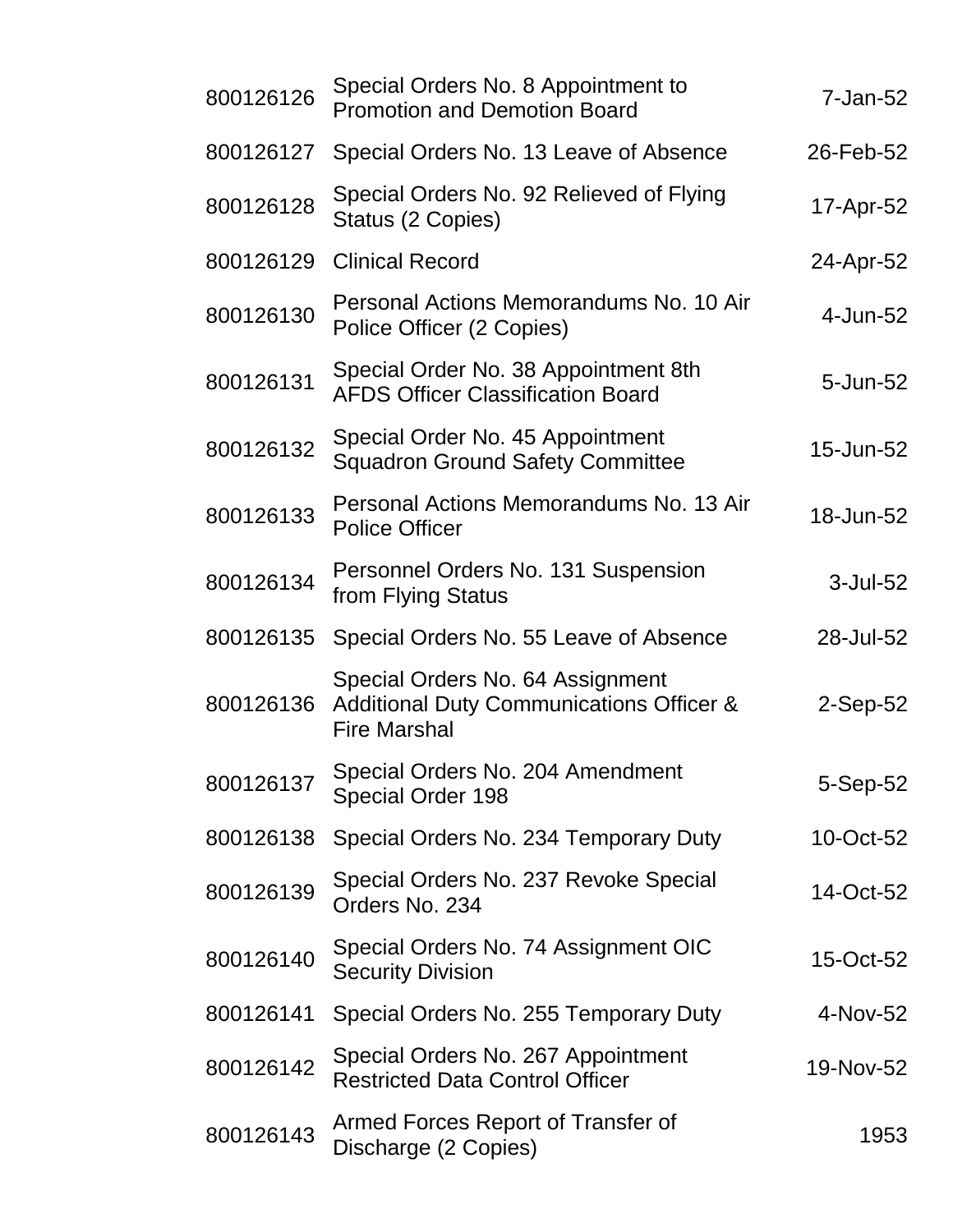|   | 800126144 | Special Orders No. 72 Temporary<br>Promotion to Major (2 Copies)                                                  | 15-Apr-53 |
|---|-----------|-------------------------------------------------------------------------------------------------------------------|-----------|
|   | 800126145 | Special Orders No. 38 Course for Record<br>or Familiarization                                                     | 17-Jul-53 |
|   | 800126146 | Special Orders No. 48 Assignment<br><b>Additional Duty Sq. Ground Training Officer</b>                            | 8-Sep-53  |
|   | 800126147 | Special Orders No. 210 Assignment to<br>Royal Air Force Station (2 Copies)                                        | 13-Oct-53 |
|   | 800126148 | Special Orders No. 53 Appointment 8th<br><b>Aviation Dep Sq. Fund Council</b>                                     | 14-Oct-53 |
|   | 800126149 | Special Orders No. 72 Awarded Armed<br><b>Forces Reserve Medal</b>                                                | 16-Dec-53 |
|   | 800126150 | Personnel Actions Memorandums No. 169<br>Eligible for Return from Overseas Duty                                   | 24-Dec-53 |
|   | 800126151 | Special Orders No. 2 Assignment<br><b>Additional Duty Emergency Destruction of</b><br><b>Classified Documents</b> | 29-Jan-54 |
|   | 800126152 | Personnel Actions Memorandums No. 58<br>Eligible for Return from Overseas Duty                                    | 3-Jun-54  |
|   | 800126153 | Special Orders No. 87 Relieved from Duty<br>at Royal Air Force Station (2 Copies)                                 | 9-Jun-54  |
|   | 800126154 | Special Orders No. 21 Assignment<br><b>Additional Duty as Special "N" Couriers</b>                                | 7-Aug-54  |
|   | 800126155 | Certificate: Executive Order Number 10565<br>and Punitive Discharge                                               | 1-Nov-54  |
|   | 800126156 | Personnel Actions Memorandum No. 9<br><b>Designated Nuclear Couriers</b>                                          | 8-Dec-54  |
| 5 |           | <b>Official Military Documents</b>                                                                                | 1955-1963 |
|   | 800126157 | Special Orders No 30 Attachment to<br>7510th US Air Force Hospital                                                | 31-Jan-55 |
|   | 800126158 | Personnel Actions Memorandum No. 4<br><b>Assignment of Additional Duty</b>                                        | 10-Feb-55 |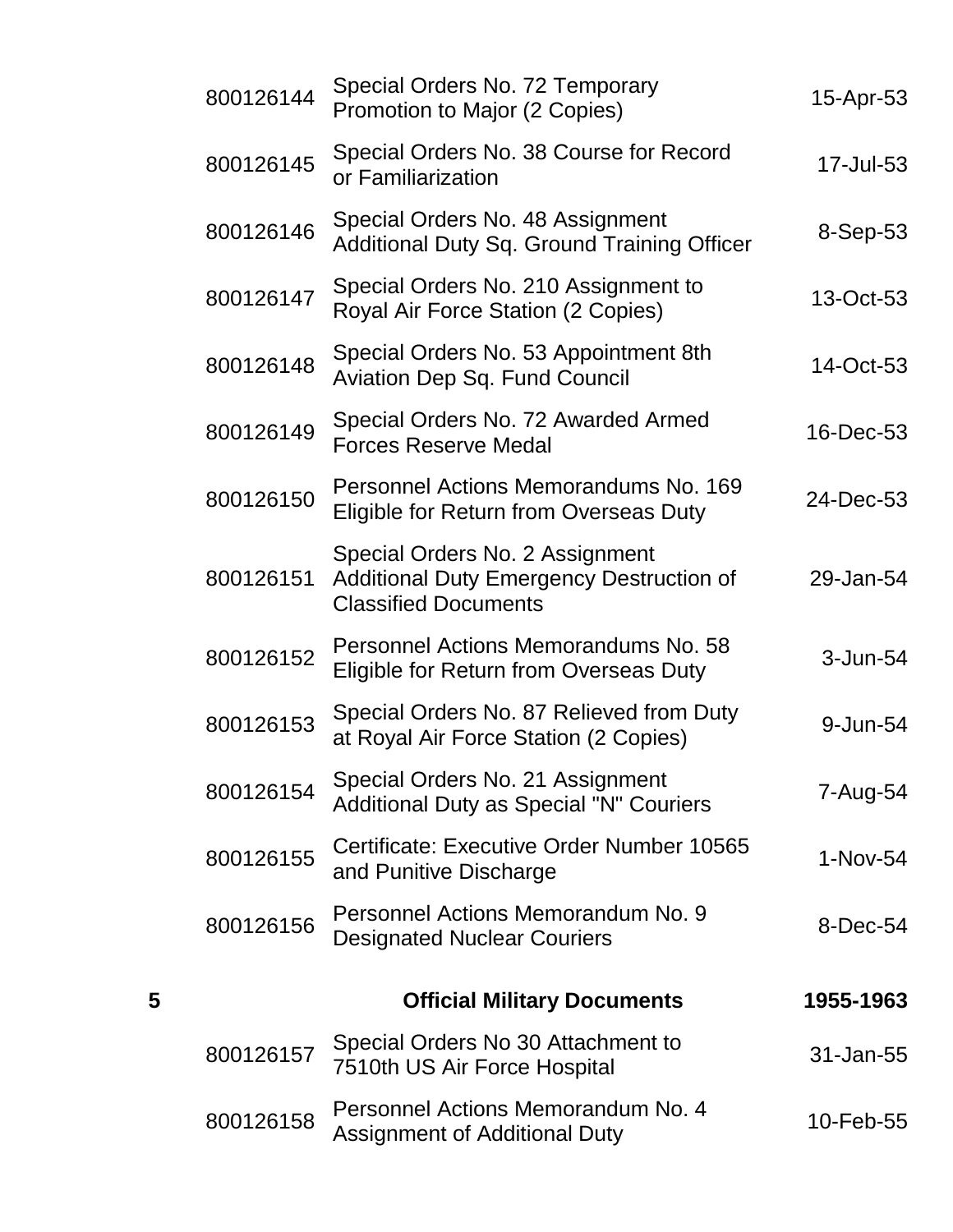| 800126159 | Personnel Actions Memorandum No. 86<br>CHGD from Jul 55 to Nov 55 (2 Copies)                             | 23-May-55      |
|-----------|----------------------------------------------------------------------------------------------------------|----------------|
| 800126160 | <b>Record of Emergency Data</b>                                                                          | 2-Jun-55       |
| 800126161 | Personnel Actions Memorandum No. 22<br>Assignment of Additional Duty                                     | $6$ -Jun- $55$ |
| 800126162 | Special Orders No. 245 Assignment to<br>806th ABGRU Lake Charles Air Force<br>Base, La                   | 17-Oct-55      |
| 800126163 | <b>USAFE Check List for Personnel Records</b>                                                            | 17-Oct-55      |
| 800126164 | Incoming/Outgoing Clearance                                                                              | 17-Oct-55      |
| 800126165 | Special Orders No. 177 Relieved from<br>Assignment Southampton, England                                  | 3-Nov-55       |
| 800126166 | <b>Indorsement to Special Orders</b>                                                                     | 3-Nov-55       |
| 800126167 | <b>Clearance Certification: Section I</b>                                                                | 1-Nov-55       |
| 800126168 | General Orders No. 22 Staff Assignments<br>(2 Copies)                                                    | 9-Dec-55       |
| 800126169 | Special Orders No. 192 Reassignment of<br><b>Duties</b>                                                  | 23-Dec-55      |
| 800126170 | <b>Biographical Data</b>                                                                                 | 28-Dec-55      |
| 800126171 | Personnel Actions Memorandum No. 4<br>Assignment to Squadron Commander &<br><b>Base Provost Marshall</b> | 11-Jan-56      |
| 800126172 | Personnel Actions Memorandum No. 4<br><b>Assignment to Provost Marshall (2 Copies)</b>                   | 16-Jan-56      |
| 800126173 | Personnel Actions Memorandum No. 44<br>Change AFSC                                                       | 23-Feb-56      |
| 800126174 | Special Orders No. 19 Appointment to Air<br>Police Squadron PROM BD                                      | 23-Nov-56      |
| 800126175 | Special Orders No. 160 Leave of Absence                                                                  | $3-Dec-56$     |
| 800126176 | Special Orders No. 256 Promotion from<br>Major to Lieutenant Colonel (2 Copies)                          | 7-Dec-56       |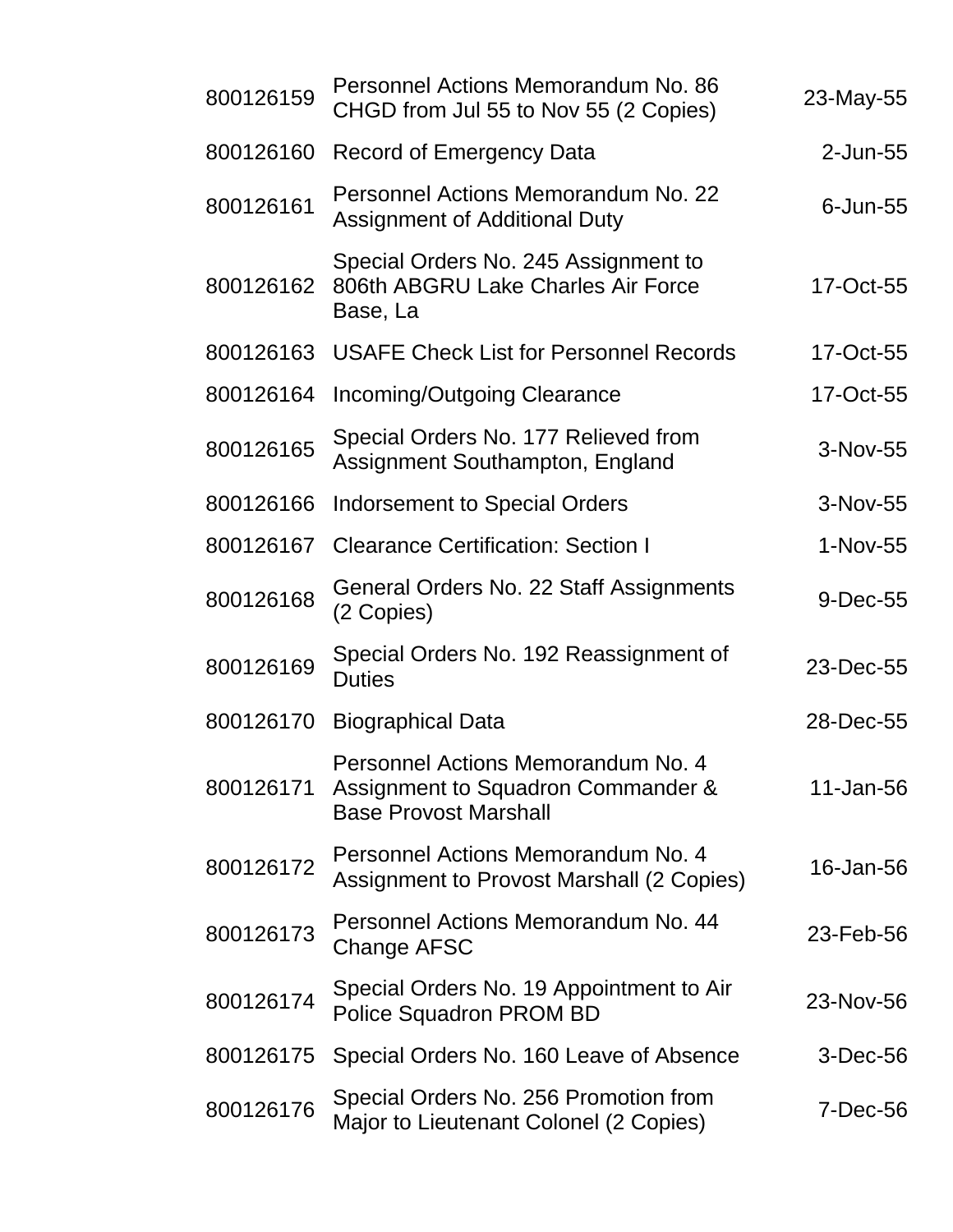| 800126177 | Personnel Action Memorandum No. 21<br>Change AFSC (2 Copies)                                      | 25-Jan-57 |
|-----------|---------------------------------------------------------------------------------------------------|-----------|
| 800126178 | General Orders No. 1 Relieved as Provost<br><b>Marshall</b>                                       | 22-Jan-57 |
| 800126179 | Personnel Actions Memorandum No. 90<br>Change in Flying Status Code                               | 17-Apr-57 |
| 800126180 | Special Orders No. 282 Reassignment to<br><b>NARS</b>                                             | 26-Nov-57 |
| 800126181 | Special Orders No. 294 Temporary grade<br>of Major in effect                                      | 9-Dec-57  |
| 800126182 | Request for and Authorization of Leave of<br><b>Military Personnel</b>                            | 20-Dec-57 |
| 800126183 | General Orders No. 36 Commendation<br>Ribbon                                                      | 2-Jun-58  |
| 800126184 | Special Orders No 36 Assignment to<br>3700th USAF (2 Copies)                                      | 11-Feb-58 |
| 800126185 | Special Orders No. C-380 Placement on<br><b>Temporary Disability Retired List</b>                 | 25-Jul-58 |
| 800126186 | <b>Certification of Information for Retirement</b><br>Pay (2 Copies)                              | 31-Jul-58 |
| 800126187 | Special Orders No: R-2240 Temporary<br><b>Disability Retired List (2 Copies)</b>                  | 15-Oct-59 |
| 800126188 | <b>Special Orders Number RTD-208</b><br><b>Conditions of Temporary Disability Retired</b><br>List | 31-Jan-61 |
| 800126189 | Special Orders AB-2015 Retirement in<br>grade of Lieutenant Colonel                               | 17-Apr-61 |
| 800126190 | Data For Payment of Retired Armed Forces<br>Personnel                                             | 26-Apr-61 |
| 800126191 | Reserve Orders No. N-42447 Retire<br>Reserve Section (2 Copies)                                   | 18-Nov-63 |
|           |                                                                                                   |           |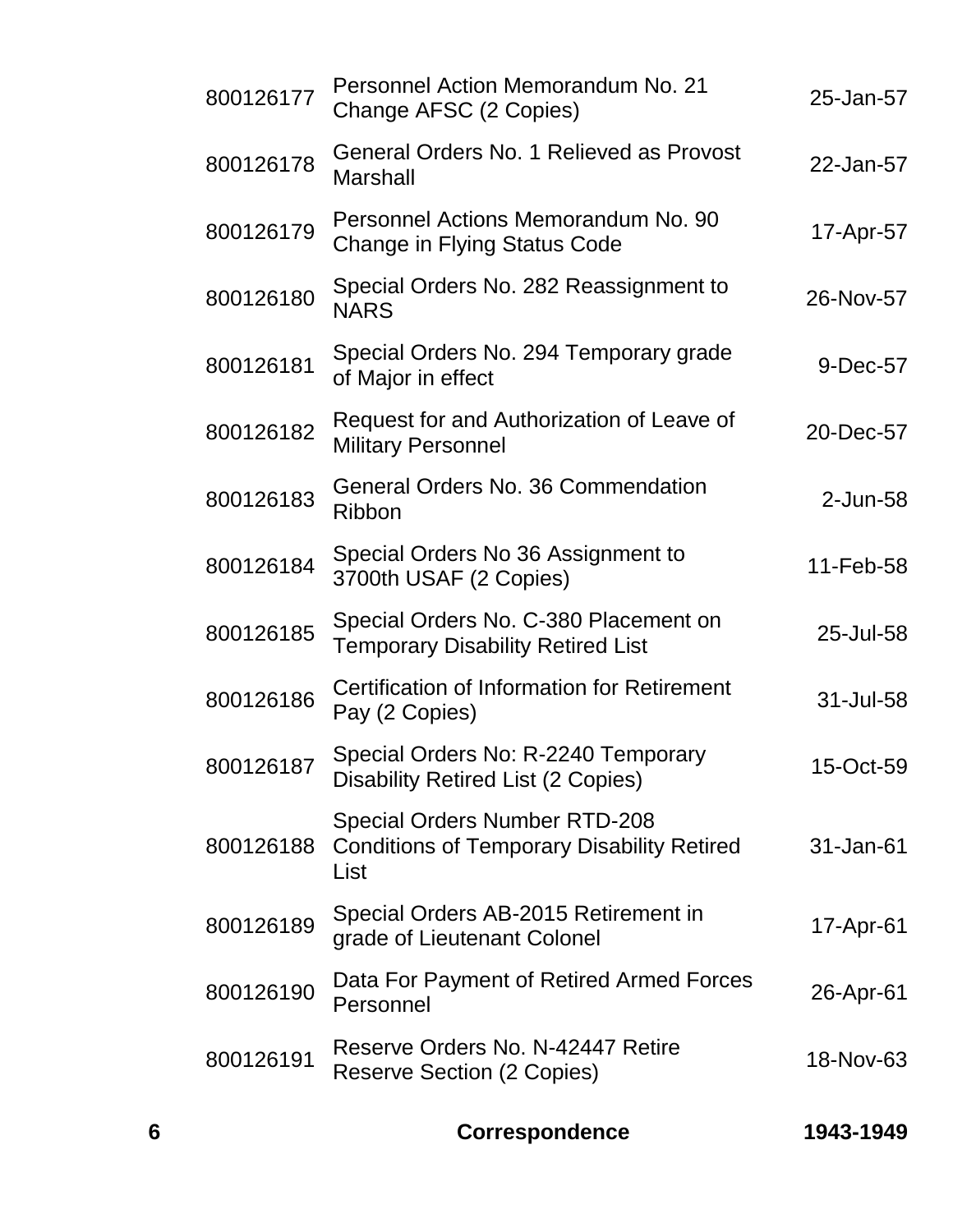| 800126192 | Subject: Student Status Report, To:<br>Director, The Instructors School                                                 | 20-Feb-43   |
|-----------|-------------------------------------------------------------------------------------------------------------------------|-------------|
| 800126193 | Subject: Temporary Appointment, To: Mr.<br><b>Anthony James Souze</b>                                                   | 30-Apr-43   |
| 800126194 | Subject: Orders, To: Commanding Officer,<br>311th Farrying Squadron                                                     | 31-Jan-44   |
| 800126195 | Subject: Orders, To: Commanding Officer,<br>311th Farrying Squadron                                                     | 27-Feb-44   |
| 800126196 | Subject: Promotion of Officer, To:<br>Commanding Officer, 27th Air Transport<br>Group                                   | 13-Mar-44   |
| 800126197 | Subject: Leave of Absence, To:<br>Commanding Officer, 312th Ferrying<br>Squadron                                        | 18-Mar-44   |
| 800126198 | <b>Subject: Temporary Relief From Flying</b><br>Duty, To: Commanding Officer, 321th<br>Ferrying                         | 25-Mar-44   |
| 800126199 | Subject: Promotion of Officer, To:<br>Commanding Officer, 27th Air Transport<br>Group                                   | 14-Apr-44   |
| 800126200 | To: CG, RADA, ASC, USSTAD, AAF_524,<br>AFO 635                                                                          | 17-Apr-44   |
| 800126201 | To: Commanding Officer, 312th Ferrying,<br>From: Flight Surgeon's Office                                                | $4$ -May-44 |
| 800126202 | Subject: Leave of Absence, To:<br>Commanding Officer, 312th Ferrying<br>Squadron (2 Copies)                             | 19-Dec-44   |
| 800126203 | Subject: Request for change in<br>Aeronautical Rating, To: Commanding<br>Officer, 312th Ferrying Squadron (2<br>Copies) | 21-Dec-44   |
| 800126204 | Subject: Leave of Absence, To:<br>Commanding Officer, 312th Ferrying<br>Squadron                                        | 26-Dec-44   |
| 800126205 | Subject: Commendation, To: Commanding                                                                                   | 26-Dec-44   |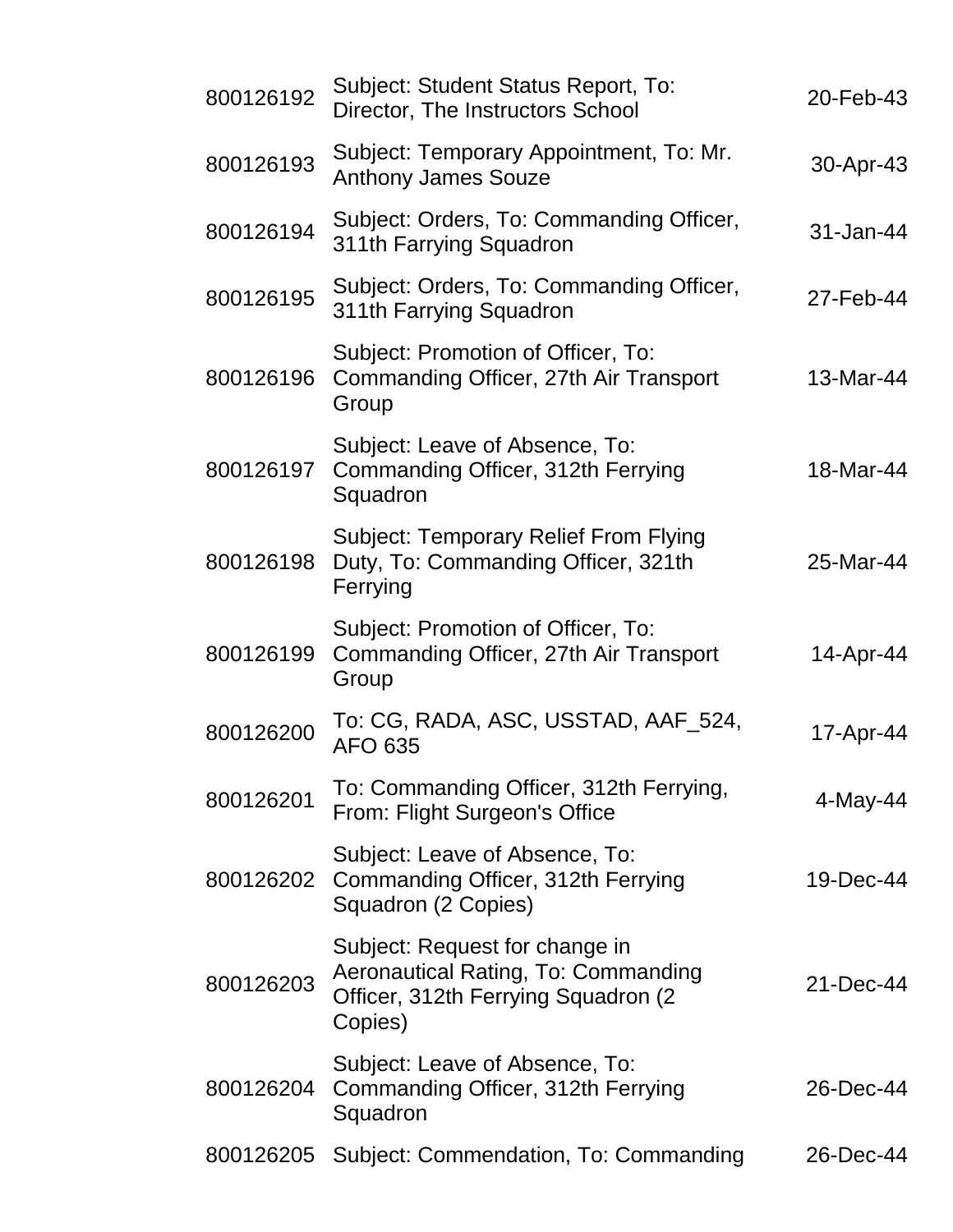|           | General, Air Service Command                                                                                                                 |              |
|-----------|----------------------------------------------------------------------------------------------------------------------------------------------|--------------|
| 800126206 | Subject: Leave of Absence, To:<br>Commanding Officer, 312th Ferrying<br>Squadron                                                             | $3 - Jan-45$ |
| 800126207 | Subject: Establishment of Flight Check<br>Station & Aeronautical Rating Board, To:<br>Commanding Officer, 302d Transport<br>Wings (2 Copies) | 22-Jan-45    |
| 800126208 | Subject: Meeting of Aeronautical Rating<br>Board, To: Officers Concerned (2 Copies)                                                          | 12-Feb-45    |
| 800126209 | To: Commanding Officer, AAF Station 385,<br>US Army                                                                                          | 17-Feb-45    |
| 800126210 | To: CG, Central Air Depot Area, AAF 389,<br>US Army (2 Copies)                                                                               | 21-Feb-45    |
| 800126211 | Subject: Officer's Information Sheet, 1st Lt<br>Souza, Anthony, To: Commanding Officer,<br>27th Air Transport Group (2 Copies)               | 22-Feb-45    |
| 800126212 | Subject: Promotion of Officer, To:<br>Commanding Officer, 27th Air Transport<br>Group, AAF-385, US Army (2 Copies)                           | 26-Feb-45    |
| 800126213 | (Negative Copy) To: CG, US Strategic Air<br>Forces in Europe, AAF 379, APO 633, US<br>Army                                                   | 2-Mar-45     |
| 800126214 | To: CO, 312th Ferrying Squadron, AAF-<br>180, AFO 744, US Army                                                                               | 25-Mar-45    |
| 800126215 | Subject: Leave of Absence, To:<br>Commanding Officer, 312th Ferrying<br>Squadron (2 Copies)                                                  | 15-May-45    |
| 800126216 | Subject: Recommendation for Award of Air<br>Medal, To: Commanding Officer 27th Air<br>Transport Group, AAF 180,                              | 24-May-45    |
|           | 800126217 To Whom It May Concern                                                                                                             | 30-May-45    |
| 800126218 | Subject: Leave of Absence, To:<br>Commanding Officer, 312th Ferrying<br>Squadron, APO 744                                                    | $3$ -Jul-45  |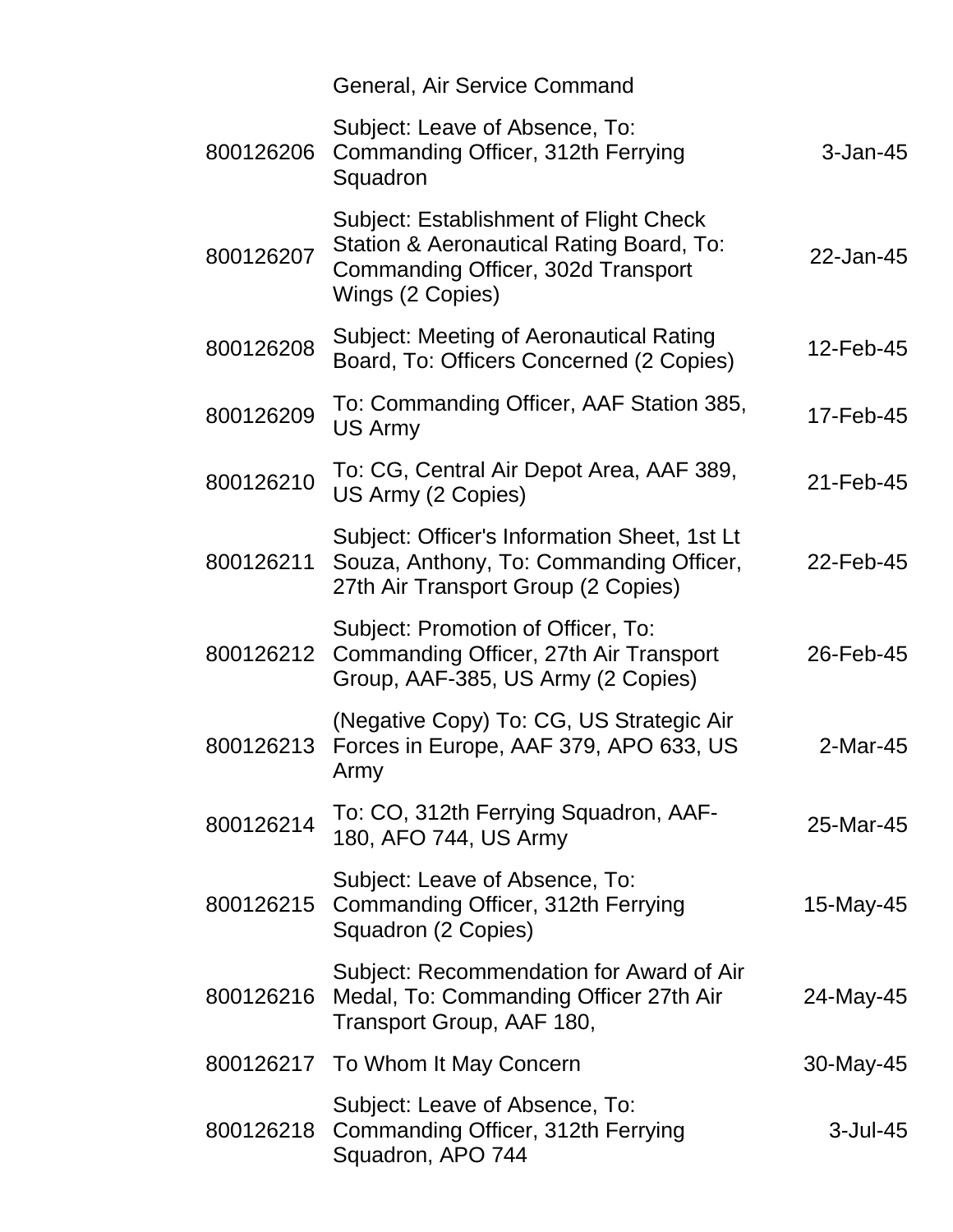| 800126219 | Subject: Recommendation for Award of Air<br>Medal, To: Commanding Officer 27th Air<br>Transport Group, AAF 180 (2 Copies)              | 15-Jul-45    |
|-----------|----------------------------------------------------------------------------------------------------------------------------------------|--------------|
| 800126220 | Subject: Promotion of Officer, To:<br>Commanding Officer, 27th Air Transport<br>Group                                                  | $3 - Aug-45$ |
| 800126221 | To: Commanding Officer, 302d Transport<br>Wings, AAF-908                                                                               | 8-Aug-45     |
| 800126222 | Subject: Transition Flying Certificate, To:<br>Form "5" Section                                                                        | $3-Oct-45$   |
| 800126223 | Subject: Assignment of Officer, To:<br>Commanding Officer, US Air Force Station<br>Capodichino, Naples, Italy, APO 528 (2)<br>Copies)  | 8-Apr-46     |
| 800126224 | Subject: Efficiency Ratings, To: Chief,<br><b>Personnel Services Division</b>                                                          | 13-May-46    |
| 800126225 | Subject: Chest x-rays of Captain Anthony<br>Souza, To: Radiologist (2 Copies)                                                          | 20-Nov-46    |
| 800126226 | Subject: Discipline, To: All Officers                                                                                                  | $3-Feb-47$   |
| 800126227 | Subject: Tracer, To: Commanding General<br>(2 Copies)                                                                                  | Feb-47       |
| 800126228 | Subject: Appointment in the Officers'<br>Reserve Corps, To: Commanding Officer,<br>Fourth Air Force, Hamilton Field, CA (2)<br>Copies) | 7-May-47     |
| 800126229 | To: Commanding General, Air Defense<br>Command, Mitchel Field, NY                                                                      | 8-May-47     |
| 800126230 | To: Commanding General, Forth Air Force                                                                                                | 16-May-47    |
| 800126231 | Subject: Appointment under Section 37,<br>National Defense Act, To: Major Anthony J.<br>Souza (2 Copies)                               | 26-May-47    |
| 800126232 | To: Commanding General, Fourth Air<br>Force, Hamilton Field, CA                                                                        | 28-May-47    |
| 800126233 | Subject: Tracer, dated 12 Feb 47, To:                                                                                                  | 17-Jun-47    |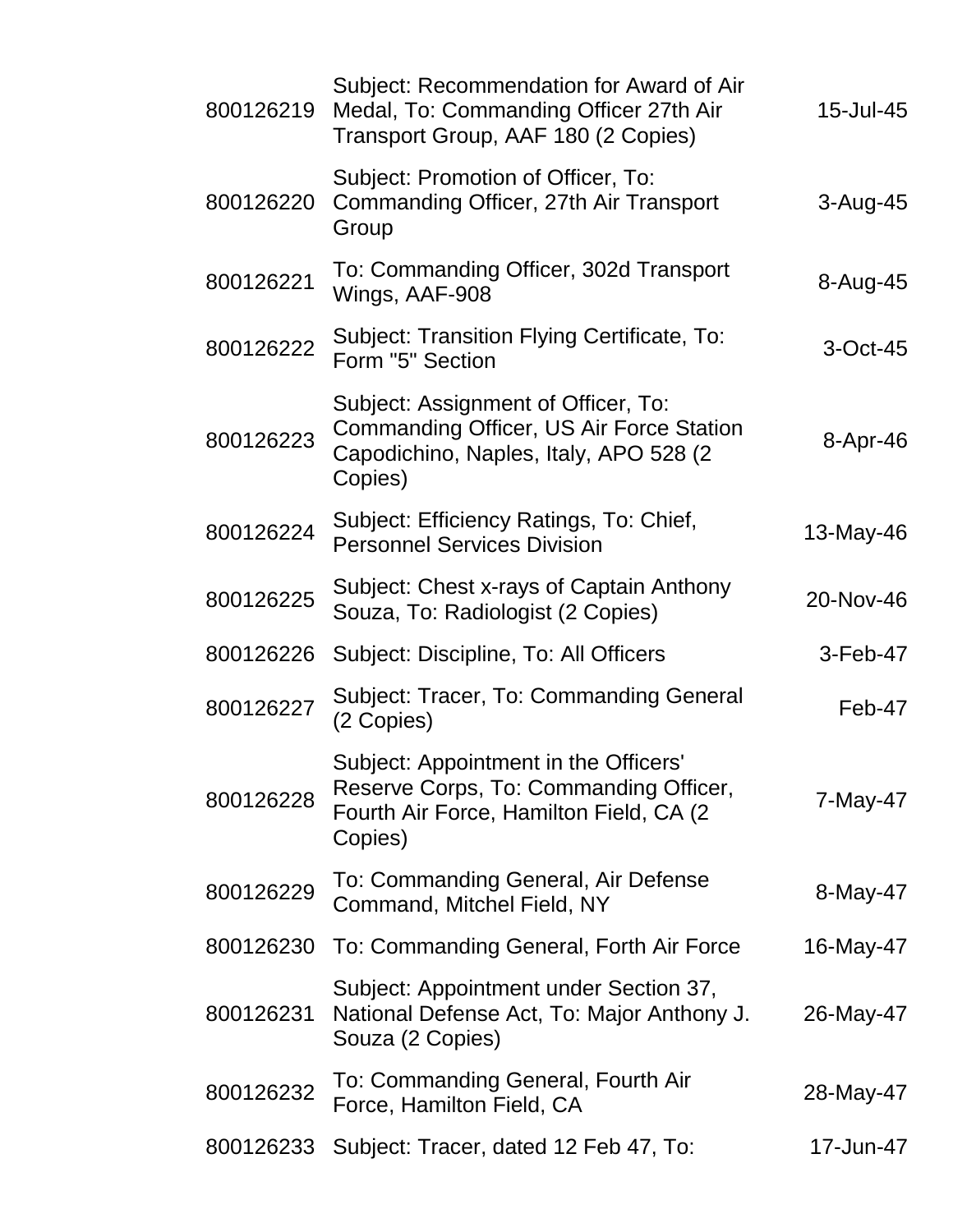|           | Commanding General, Fourth Air Force,<br>Hamilton Field, CA                                                                 |           |
|-----------|-----------------------------------------------------------------------------------------------------------------------------|-----------|
| 800126234 | To: General H.H. Arnold, From: Captain<br>Anthony J. Souza (2 Copies)                                                       | 26-Jun-47 |
| 800126235 | To: Captain Anthony J. Souza, From:<br>General H.H. Arnold                                                                  | 13-Oct-47 |
| 800126236 | To: General H.H. Arnold, From: Captain<br>Anthony J. Souza (attached: 4 Negative<br>Copies regarding flight status)         | 15-Oct-47 |
| 800126237 | Subject: Correspondence re Capt. Anthony<br>J. Souza, AC, To: General of the Army.<br>H.H. Arnold, Hamilton Field, CA       | 8-Jul-47  |
| 800126238 | Subject: Recommendation, To: Whom it<br>May Concern                                                                         | 8-Jul-47  |
| 800126239 | To: Commanding Officer, Hamilton Field,<br>CA                                                                               | 9-Jul-47  |
| 800126240 | Subject: Application for Signature of AFSS,<br>To: Commanding Officer, Hamilton Air<br>Force Base, Hamilton Field, CA       | 21-Jun-48 |
| 800126241 | <b>Subject: Proceeding of Aeronautical Rating</b><br>Board in the Case of Capt. Anthony J.<br>Souza, To: Commanding General | 7-Apr-49  |
| 800126242 | Subject: Proceeding of Aeronautical Rating<br>Board in the Case of Capt. Anthony J.<br>Souza, To: Commanding General        | 12-Apr-49 |
| 800126243 | Subject: Officers Reporting for O/S<br>Shipment to AFORDS, To: Captain<br>Anthony J. Souza                                  | 21-Apr-49 |
| 800126244 | <b>Subject: Proceeding of Aeronautical Rating</b><br>Board in the Case of Capt. Anthony J.<br>Souza, To: Commanding General | 29-Jun-49 |
| 800126245 | Subject: Proceeding of Aeronautical Rating<br>Board in the Case of Capt. Anthony J.<br>Souza, To: Commanding General        | 19-Jul-49 |
| 800126246 | Subject: Application for Pilot Rating, To:                                                                                  | 12-Apr-49 |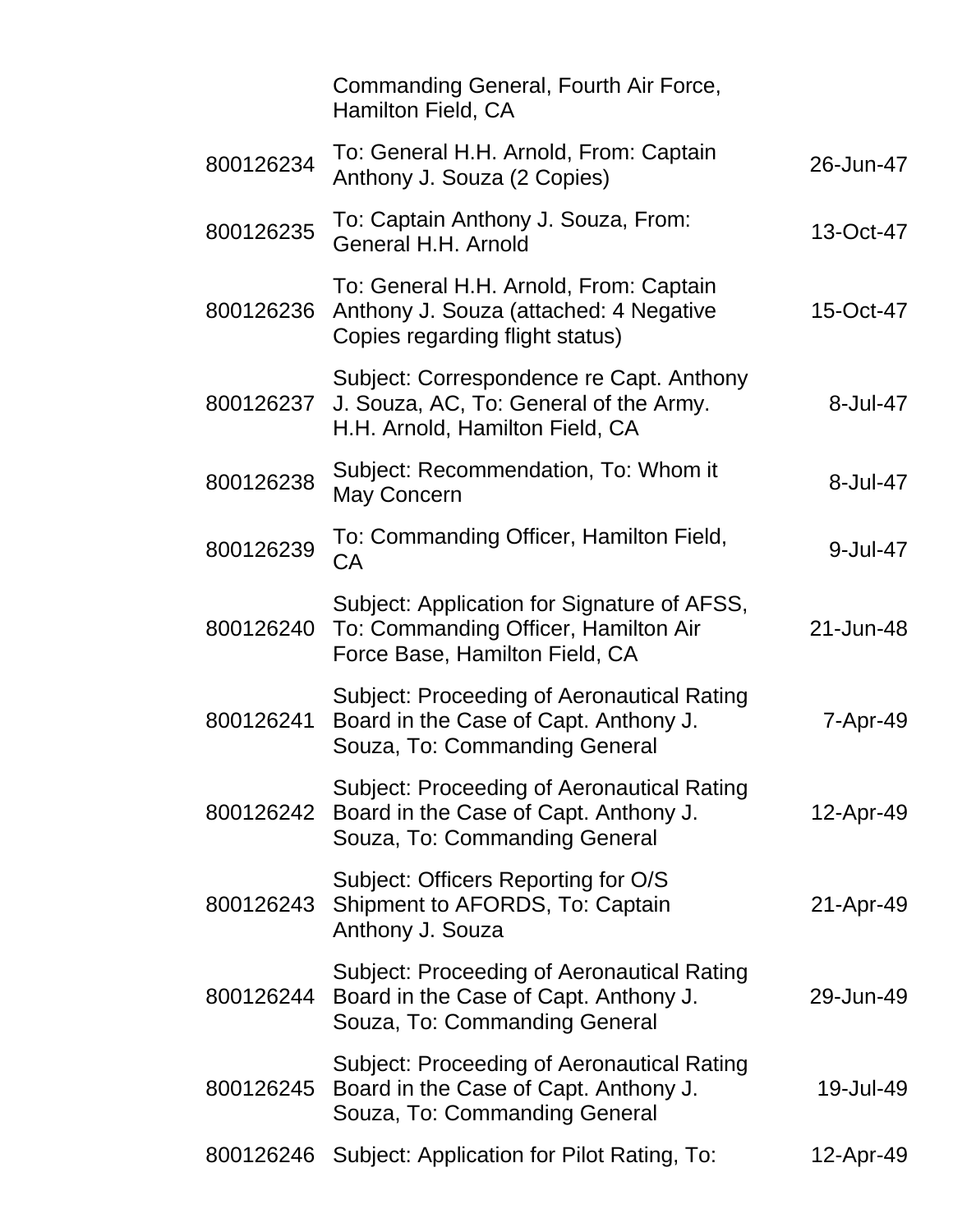|            | Commanding General, Fourth Air Force,<br><b>Hamilton Air Force Base</b>                                                         |           |
|------------|---------------------------------------------------------------------------------------------------------------------------------|-----------|
| 12-Sep-49  | Subject: Application for Pilot Rating, To:<br>Captain Anthony J. Souza                                                          | 800126247 |
| 22-Sep-49  | Subject: Application for Pilot Training, To:<br>Commanding General, Fourth Air Force,<br><b>Hamilton Air Force Base</b>         | 800126248 |
| 9-Dec-49   | Subject: Background Investigation, To:<br>Commanding Officer, 78th Air Base Group<br>(2 Copies)                                 | 800126249 |
| 1950-1963, |                                                                                                                                 |           |
| n.d.       | <b>Correspondence</b>                                                                                                           |           |
| 24-Jan-50  | Subject: Letter of Appreciation, To: Captain<br>Anthony J. Souza                                                                | 800126250 |
| $3-May-50$ | <b>Subject: Suspension from Flying Status</b><br>under AFL 36-26, To: Commanding Officer,<br>78th Air Base Group                | 800126251 |
| 6-Mar-50   | Subject: Separation or Conversion of Rated<br>Officer on Extended Active Duty, To:<br>Captain Anthony J. Souza                  | 800126252 |
| 16-Aug-50  | Subject: Captain Anthony Souza, Period of<br>TDY at Hamilton Air Force Base, To:<br>Commanding Officer 4910th Air Base<br>Group | 800126253 |
| 13-Nov-50  | <b>Subject: Request for Last Physical</b><br>(sic) Examination, To: Office of the Flight<br>Surgeon                             | 800126254 |
| 28-Nov-50  | Subject: Order Affecting Flying Status, To:<br>Commanding General, 4910th Air Base<br>Group                                     | 800126255 |
| 26-Mar-51  | Subject: Application for Category, To:<br>Commanding General, Sandia Base                                                       | 800126256 |
| 10-Jun-51  | Subject: Leave of Absence (Officers), To:<br>Commanding Officer, 8th Aviation Field<br>Depot Squadron                           | 800126257 |

**7**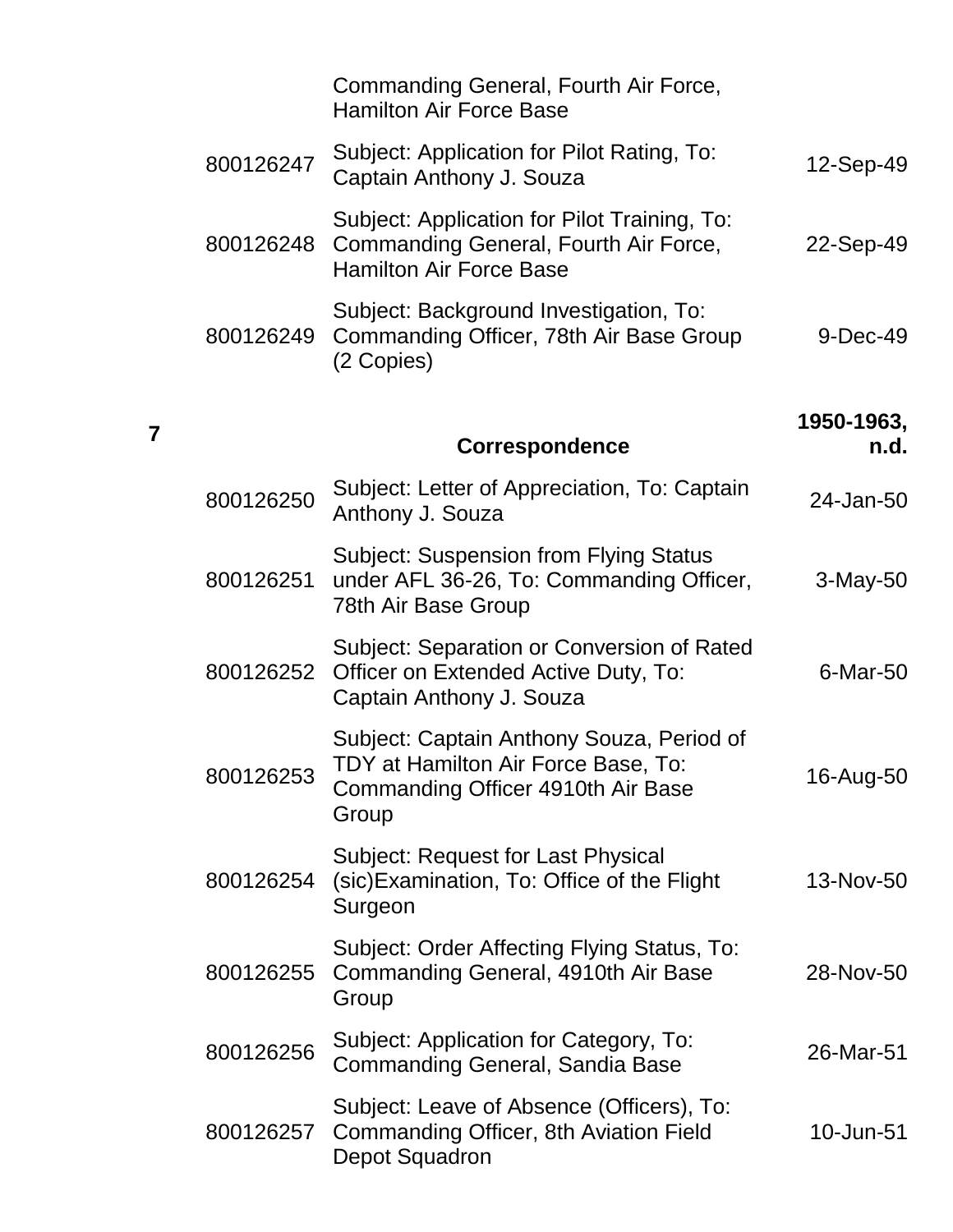| 800126258 | Subject: Application for Movement of<br>Dependents at Government Expense, To:<br>Commanding Officer, 8th Aviation Field<br>Depot Squadron                    | 29-Nov-51 |
|-----------|--------------------------------------------------------------------------------------------------------------------------------------------------------------|-----------|
| 800126259 | Subject: Physical qualification of rated<br>officer, To: Commanding Officer, 3909 Air<br><b>Base Group</b>                                                   | 22-Dec-51 |
| 800126260 | Subject: Movement of Dependents via<br>Government Transportation, To:<br>Commanding General, 7th Air Division                                                | 22-Dec-51 |
| 800126261 | Subject: Souza, Anthony James, Captain<br>Atomic Energy "Q" Investigation, To:<br><b>Commanding General, Strategic Air</b><br>Command, Offutt Air Force Base | 14-Jan-52 |
| 800126262 | To: Mrs. Elizabeth Helen Souza                                                                                                                               | 17-Jan-52 |
| 800126263 | Subject: Non-Compliance with Provisions<br>of AFR 60-4, To: Commanding Officer<br>3909th Air Base Group                                                      | 29-Jan-52 |
| 800126264 | Subject: Customs and Courtesies of the<br>Service, To: All Officers                                                                                          | 29-Jan-52 |
|           | 800126265 To: Mrs. Elizabeth Helen Souza                                                                                                                     | 30-Jan-52 |
|           | Subject: Temporary Duty Travel, To:<br>800126266 Captain Anthony J. Souza, Captain Robert<br>T. Colbert                                                      | 27-Mar-52 |
| 800126267 | Subject: Letter of Confirmation Regarding<br>VOCO, To: Commanding General, 7th Air<br><b>Division</b>                                                        | 31-Mar-52 |
| 800126268 | Subject: Non-Compliance with Provisions<br>of AFR 60-4, To: Commanding Officer<br>3909th Air Base Group                                                      | Apr-52    |
| 800126269 | <b>Subject: Recommendation for Suspension</b><br>from Flying Duty, To: Commanding Officer,<br>8th Air Field Depot Squadron (2 Copies)                        | 16-Apr-52 |
| 800126270 | Subject: Confirmation of Suspension from<br>Flying Duty, To: Commanding General,<br><b>Strategic Air Command, Offutt Air Force</b>                           | 29-Apr-52 |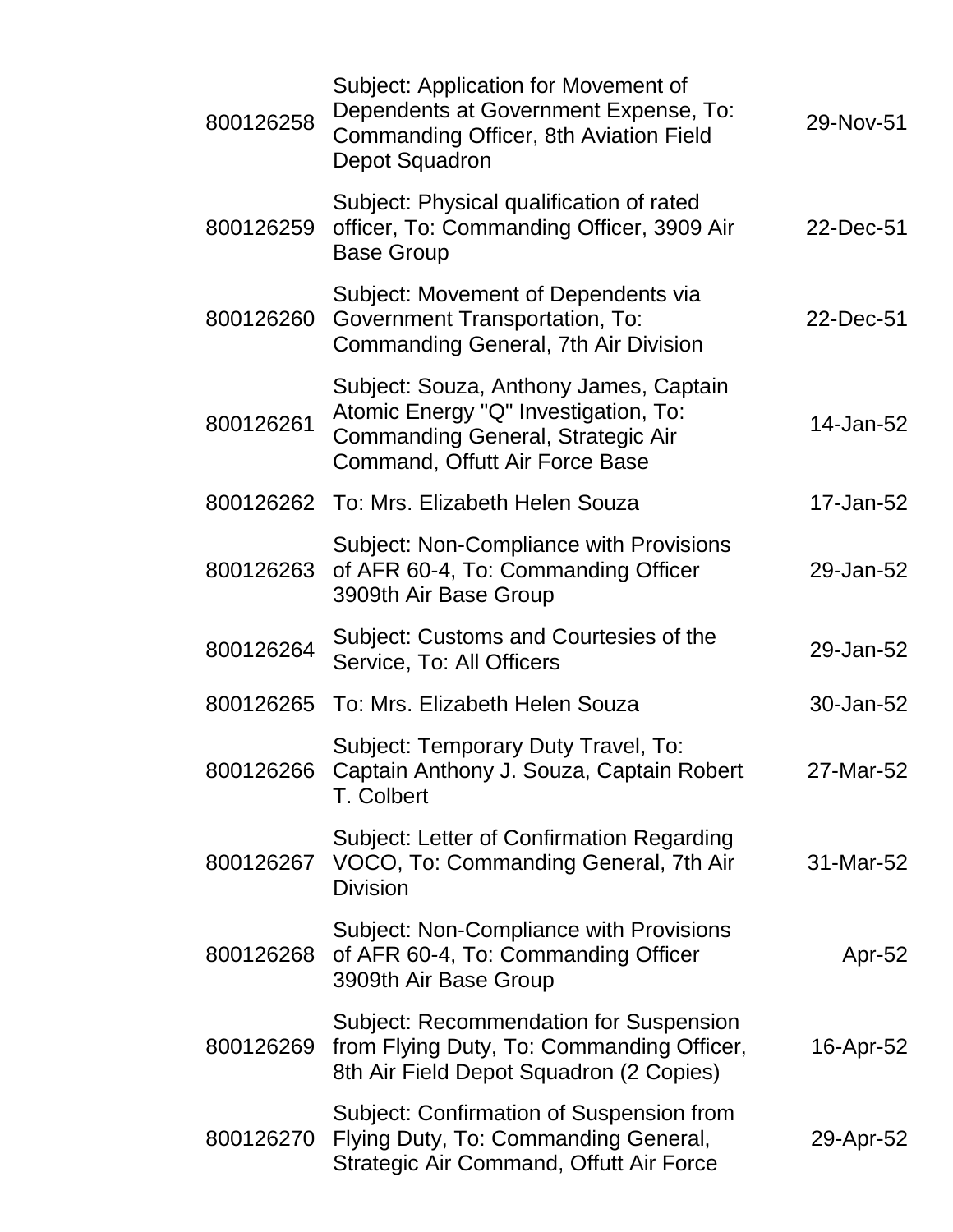Base

| 800126271 | Subject: Confirmation of Suspension from<br>Flying Duty, To: Chief of Staff,<br>Headquarters, USAF (2 Copies)                           | 29-Apr-52 |
|-----------|-----------------------------------------------------------------------------------------------------------------------------------------|-----------|
| 800126272 | Subject: Officers Serving in a Grade Lower<br>than that Hold in the Reserve, To: Captain<br>Anthony J. Souza (2 Copies)                 | 12-May-52 |
| 800126273 | Subject: Temporary Duty Travel, To:<br>Captain Anthony J. Souza                                                                         | 19-May-52 |
| 800126274 | To: Commanding General 7th Air Division,<br>Strategic Air Command, Offutt Air Force<br><b>Base</b>                                      | 31-May-52 |
| 800126275 | Subject: Confirmation of Suspension from<br>Flying Duty, To: Director of Military<br>Personnel, Headquarters United States Air<br>Force | 18-Jun-52 |
| 800126276 | Subject: Temporary Duty Travel, To:<br>Captain Anthony J. Souza                                                                         | 18-Jun-52 |
| 800126277 | Subject: Temporary Duty Travel, To: All<br>Concerned                                                                                    | 7-Aug-52  |
| 800126278 | Subject: Appointment as a Reserve Officer<br>in The United States Air Force, To: Major<br><b>Anthony James Souza</b>                    | 10-Nov-52 |
| 800126279 | Subject: Appointment of Board Of Officers,<br>To: See Distribution (2 Copies)                                                           | 27-Feb-53 |
| 800126280 | Subject: Request for Extension of<br>Overseas Tour, To: Commander, 8th<br><b>Aviation Field Depot Squadron</b>                          | 8-May-54  |
| 800126281 | Subject: Request for Extension of<br>Overseas Tour, To: Commander, 3909th<br>Air Base Group                                             | 10-May-54 |
| 800126282 | Subject: Extension of tour of duty, To:<br><b>Director of Personnel</b>                                                                 | 26-Apr-55 |
| 800126283 | Subject: Request for Extension of<br>Overseas Tour, To: Commander, 3910th                                                               | 27-Apr-55 |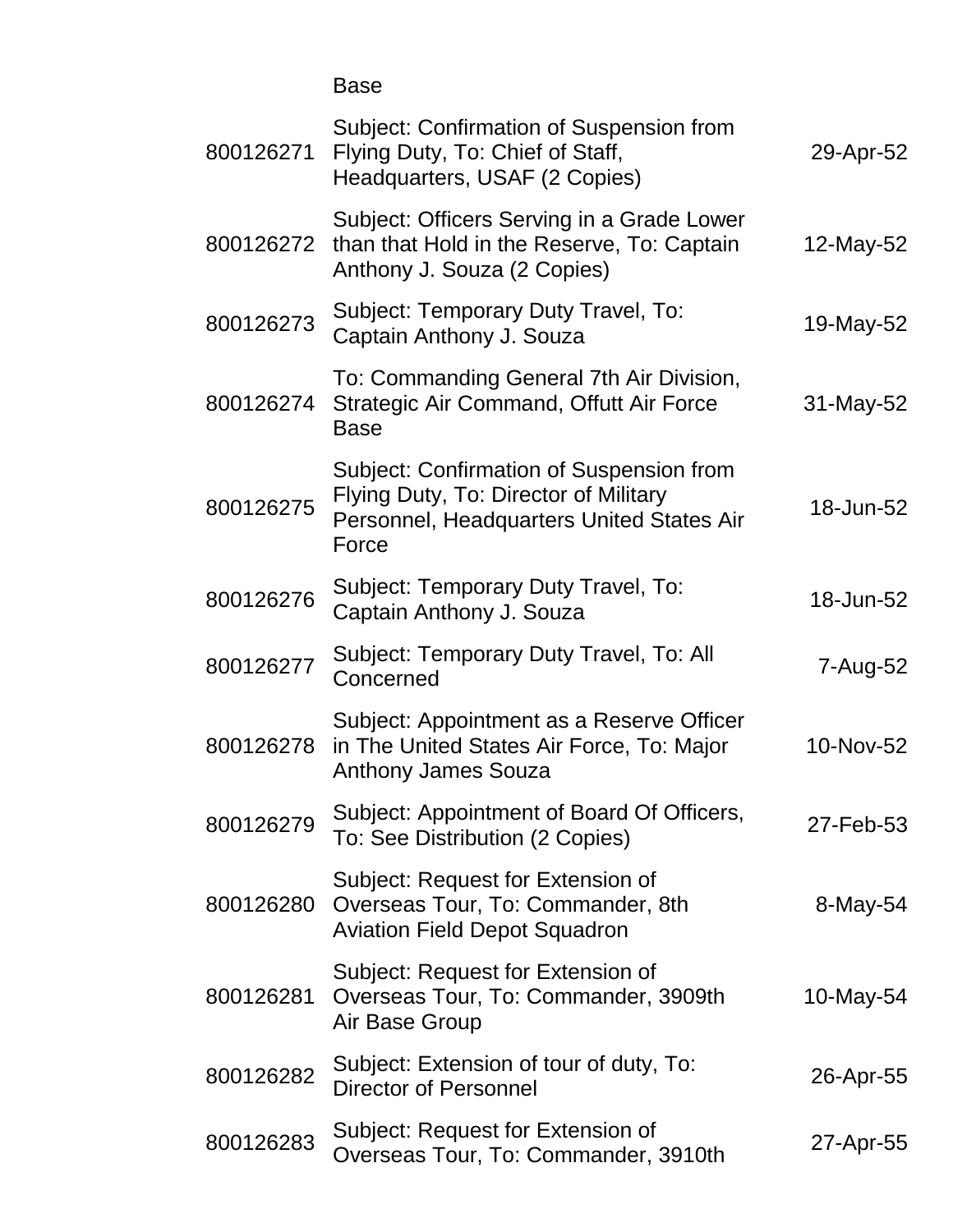Air Base Group (2 Copies)

| 800126284 | Subject: Request for Extension of<br>Overseas Tour, To: Commander, 8th<br>Aviation Field Depot Squadron (2 Copies)                   | 27-Apr-55    |
|-----------|--------------------------------------------------------------------------------------------------------------------------------------|--------------|
| 800126285 | Subject: Temporary Duty Travel, To:<br><b>Personnel Concerned</b>                                                                    | $3-May-55$   |
| 800126286 | Subject: Exception to per Diem Allowance<br>Credits, To: Director of Finance, Air Force<br><b>Finance Center</b>                     | $3 - Aug-55$ |
| 800126287 | Subject: Deferred Officer (Major Anthony J.<br>Souza), To: Commander, 3910th Air Base<br>Group (2 Copies)                            | 21-Sep-55    |
| 800126288 | Subject: Transmittal of AF Form 625, To:<br>Commander, 806th Air Base Group                                                          | 18-Oct-55    |
| 800126289 | Subject: LTRO #188, To: Personnel<br>Concerned (2 Copies)                                                                            | 30-Jan-56    |
| 800126290 | Subject: (sic)Sousa, Anthony J., To: Whom<br>it May Concern                                                                          | 15-Feb-56    |
| 800126291 | Subject: Officer Volunteer Statement for<br><b>Overseas Assignment</b>                                                               | 3-Jan-57     |
| 800126292 | <b>Subject: Transmittal of Officer Volunteer</b><br>Statement for Overseas Assignment, To:<br>Commander, Second Air Force (2 Copies) | 9-Jan-57     |
| 800126293 | Subject: Reimbursement for Temporary<br>Duty Travel, To: Budget and Accounting<br>Office                                             | 12-Feb-57    |
| 800126294 | <b>Subject: Transmittal of Officer Volunteer</b><br>Statement for Overseas Assignment, To:<br>Commander, 806th Air Division          | 27-Feb-57    |
| 800126295 | Subject: Post-Service Employment, To:<br><b>See Distribution</b>                                                                     | 20-Nov-57    |
| 800126296 | Subject: Physical qualifications of rated<br>officer, To: Commanding Officer, 3909 Air<br><b>Base Group</b>                          | 3-Dec-57     |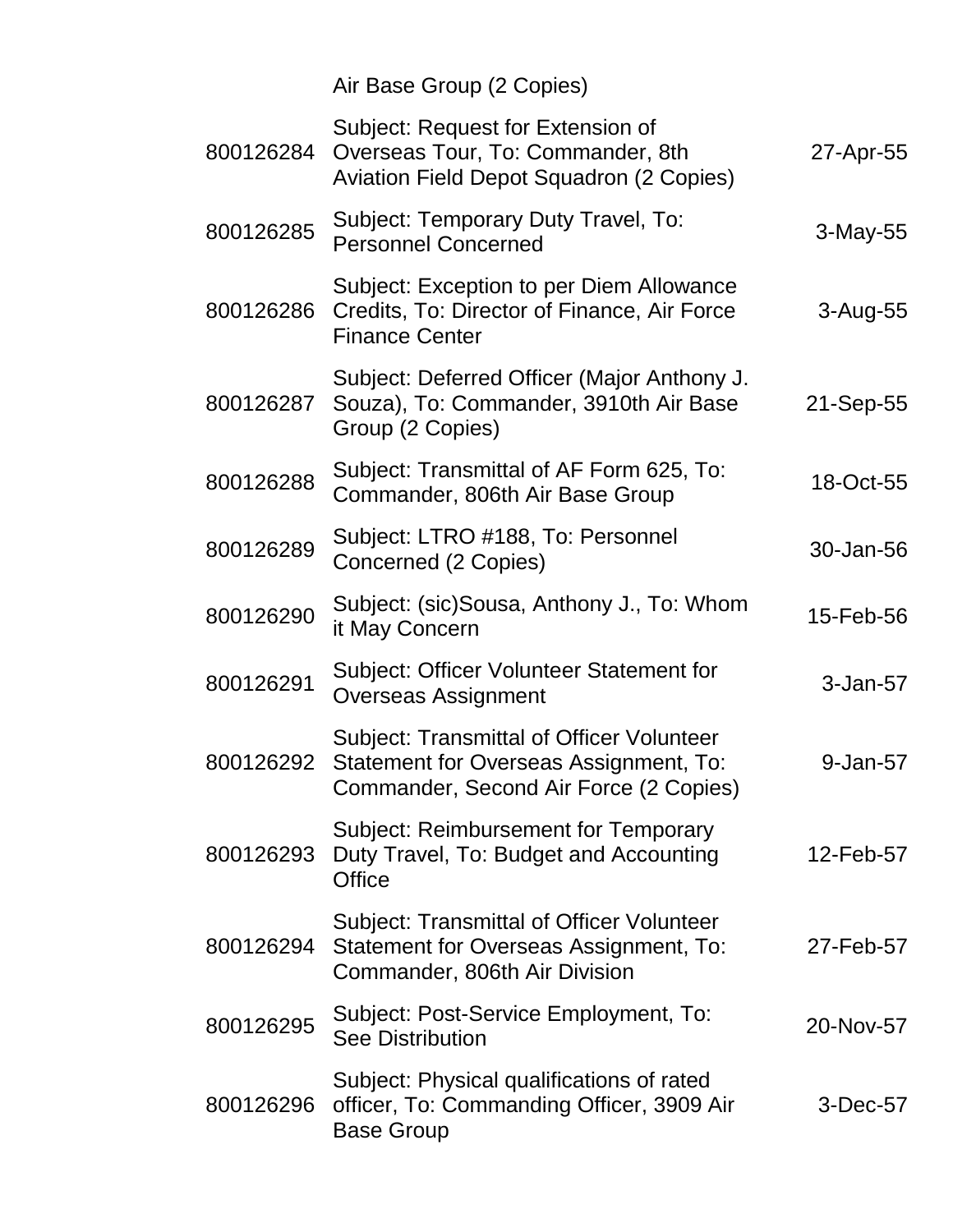| 800126297 | Subject: Letter of Appreciation, To:<br>Commander, 806th Air Base Group                                                                                | 16-Dec-57  |
|-----------|--------------------------------------------------------------------------------------------------------------------------------------------------------|------------|
| 800126298 | <b>Subject: Instructions for Preparing</b><br>Dependency Certificates, To: Officers with<br>Dependents                                                 | 1957       |
| 800126299 | To: Major Anthony J. Souza                                                                                                                             | 10-Jan-58  |
| 800126300 | Subject: Recommendation for the<br>Commendation Ribbon (Major Anthony J.<br>Souza), To: Commander, 806th Air Division                                  | 10-Mar-58  |
| 800126301 | Subject: Recommendation for the<br>Commendation Ribbon (Major Anthony J.<br>Souza), To: Commander, Second Air Force                                    | 19-Mar-58  |
| 800126302 | To: (sic)Transportation Officer                                                                                                                        | 28-Apr-58  |
| 800126303 | Subject: Storage of Household Goods, To:<br>Major Anthony J. Souza (2 Copies)                                                                          | $2-May-58$ |
| 800126304 | Subject: Ground Safety Program, To: See<br><b>Distribution</b>                                                                                         | 2-May-58   |
| 800126305 | To: Major Anthony J. Souza                                                                                                                             | 13-May-58  |
| 800126306 | Subject: Award of the Commendation<br>Ribbon, To: Commander, 3700th United<br><b>States Air Force Hospital</b>                                         | 4-Jun-58   |
| 800126307 | Subject: Disability Retirement (Temporary),<br>To: Commander, United States Air Force<br><b>Hospital Lackland</b>                                      | 31-Jul-58  |
| 800126308 | Subject: Examination, To: Lieutenant<br>Colonel Anthony J. Souza                                                                                       | 27-Aug-59  |
| 800126309 | To: Whom it May Concern (2 Copies)                                                                                                                     | 9-Nov-59   |
| 800126310 | Subject: Examination, To: Lieutenant<br>Colonel Anthony J. Souza                                                                                       | 19-Dec-60  |
| 800126311 | Subject: Removal from the Temporary<br><b>Disability Retired List - Permanent</b><br>Retirement, To: Lieutenant Colonel<br>Anthony J. Souza (2 Copies) | 30-Apr-61  |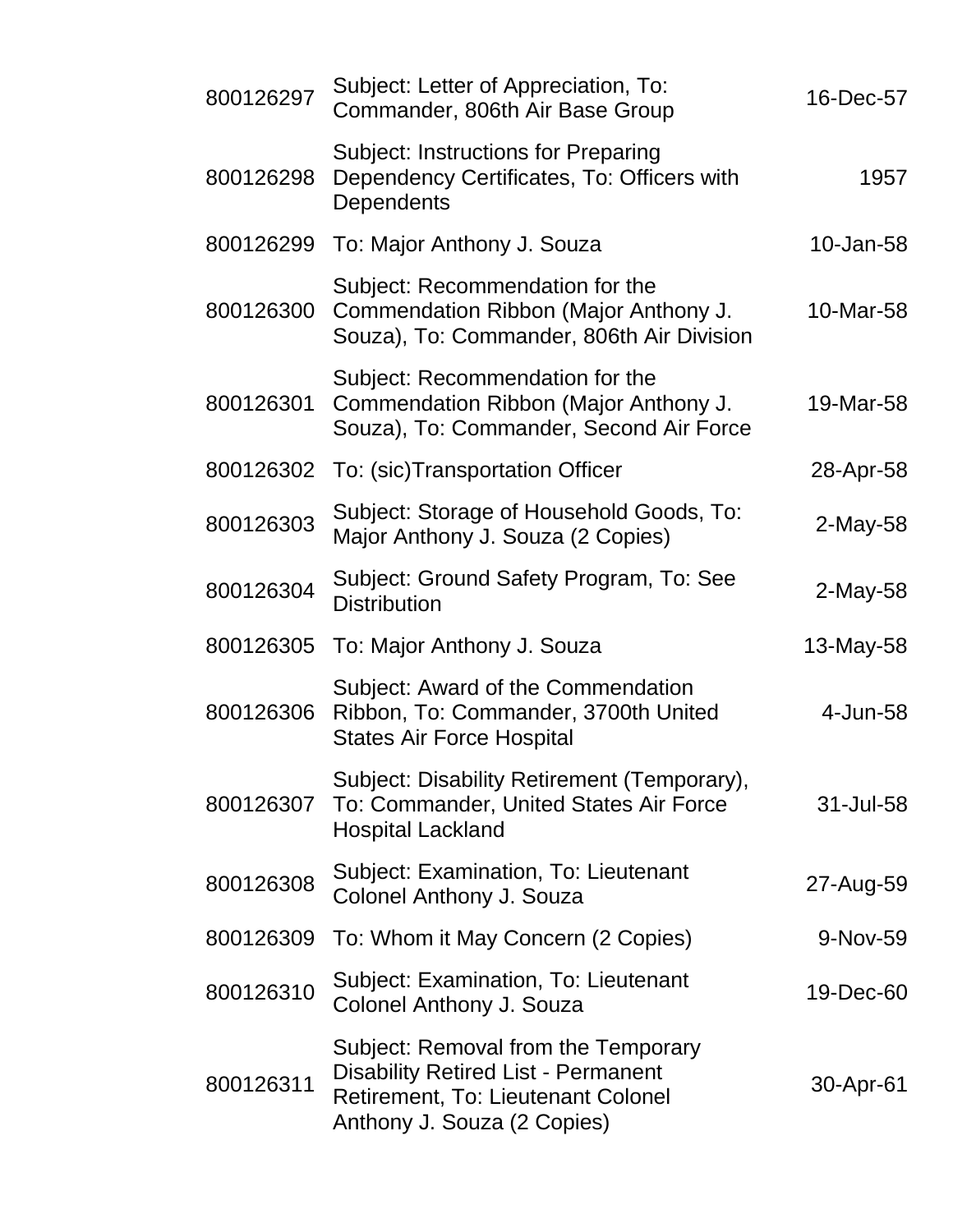|   | 800126312 | From: Headquarters Army Air Force<br><b>Flexible Gunnery School</b>                                     | n.d.           |
|---|-----------|---------------------------------------------------------------------------------------------------------|----------------|
|   | 800126313 | Copy Correspondence, From: Mitchele Air<br>Force Base, To: Hamilton Air Force Base                      | n.d.           |
| 8 |           | <b>Memorandum</b>                                                                                       | 1947-1950      |
|   | 800126314 | To: Base Operations (2 Copies) attached<br><b>Physical Examination for Flying</b>                       | 5-Feb-47       |
|   | 800126315 | To: Captain Anthony J. Souza regarding<br>flying time                                                   | 26-Feb-47      |
|   | 800126316 | To: S-3, Hamilton Field, California<br>regarding Souza case                                             | 30-Jun-47      |
|   | 800126317 | To: Captain Anthony J. Souza attached<br>correspondence regarding Captain<br>Anthony Souza pilot status | 13-Oct-47      |
|   | 800126318 | To: Base Operations regarding physical<br>exam                                                          | $6$ -Feb-48    |
|   | 800126319 | To: Base Operations regarding non-flying<br>status (2 Copies)                                           | 3-Oct-49       |
|   | 800126320 | <b>Subject: Transmittal Certificate</b>                                                                 | 10-Feb-50      |
| 9 |           | <b>Duty Travel Order</b>                                                                                | 1956-1958      |
|   | 800126321 | Request for and Authorization of<br><b>Temporary Duty Travel Orders</b>                                 | $1-Mar-56$     |
|   | 800126322 | Request for and Authorization of<br><b>Temporary Duty Travel Orders (2 Copies)</b>                      | $5-$ Sep $-56$ |
|   | 800126323 | Request for and Authorization of<br><b>Temporary Duty Travel Orders (2 Copies)</b>                      | $6$ -Jun- $56$ |
|   | 800126324 | Request for and Authorization of<br><b>Temporary Duty Travel Orders</b>                                 | 20-Jan-58      |
|   | 800126325 | Request for and Authorization of<br><b>Temporary Duty Travel Orders</b>                                 | 5-Feb-58       |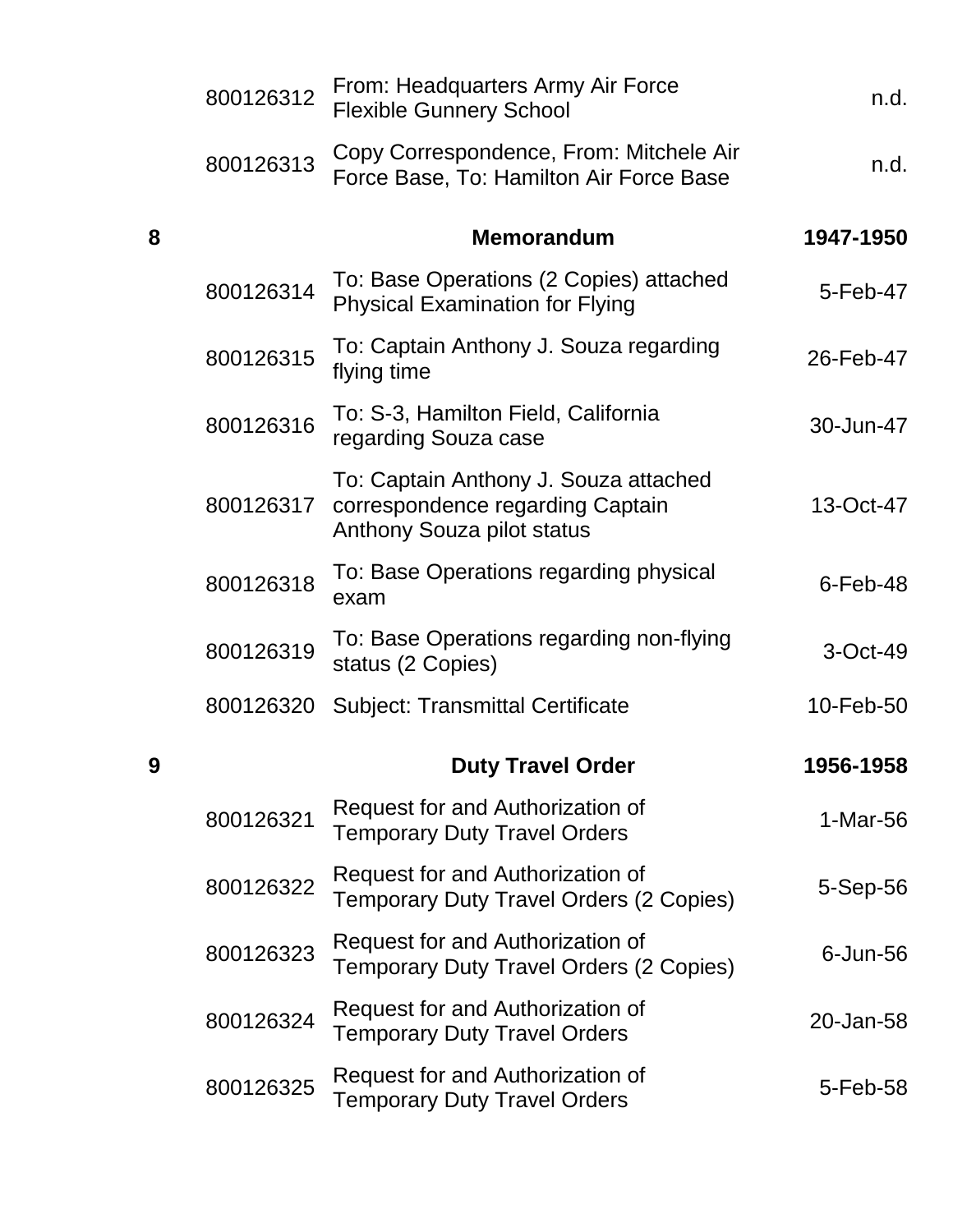| 10 |           | <b>Flight Training Records</b>                                                     | 1943-1951,<br>n.d. |
|----|-----------|------------------------------------------------------------------------------------|--------------------|
|    |           | 800126326 Student Status Report                                                    | 20-Feb-43          |
|    | 800126327 | Pilot Certificate Familiarization of<br>Equipment                                  | 26-Feb-43          |
|    | 800126328 | Certificate                                                                        | 26-Feb-43          |
|    | 800126329 | <b>Flight Certification and Schedule</b>                                           | 31-Oct-43          |
|    | 800126330 | <b>Flight Certification and Schedule</b>                                           | 31-Jan-44          |
|    | 800126331 | <b>Transition Flying Instructions Certificate (2)</b><br>Copies)                   | $7-Feb-44$         |
|    | 800126332 | <b>Transition Flying Instructions Certificate</b>                                  | 25-Mar-44          |
|    | 800126333 | <b>Transition Flying Instructions Certificate</b>                                  | 14-Jun-44          |
|    | 800126334 | Transcript of Flying Time for 1st Lt Anthony<br>J. Souza                           | 22-Dec-44          |
|    | 800126335 | Negative Copy Transcript of Flying Time for<br>1st Lt Anthony J. Souza             | 22-Dec-44          |
|    | 800126336 | <b>Flight Testing Check-list</b>                                                   | 12-Feb-45          |
|    | 800126337 | Pilot Instrument Certificate Application and<br><b>Flight Check Form</b>           | $6 - Aug-45$       |
|    | 800126338 | First Pilot Original Check-out report for<br><b>Scheduled Transport Operations</b> | $6 - Aug-45$       |
|    | 800126339 | <b>Pilot Report</b>                                                                | $6 - Aug-45$       |
|    | 800126340 | <b>Rated Personnel Questionnaire</b>                                               | 11-Nov-45          |
|    | 800126341 | <b>Transition Flying Instructions Certificate</b>                                  | 12-Feb-46          |
|    | 800126342 | <b>Negative Copy Transition Flying</b><br><b>Instructions Certificate</b>          | 12-Feb-46          |
|    | 800126343 | <b>Pilot Certificate</b>                                                           | $1-May-46$         |
|    | 800126344 | <b>Transition Flying Certificate</b>                                               | 11-Oct-46          |
|    | 800126345 | Instrument Pilot Certificate Application and<br>Record (2 Records)                 | 22-Dec-46          |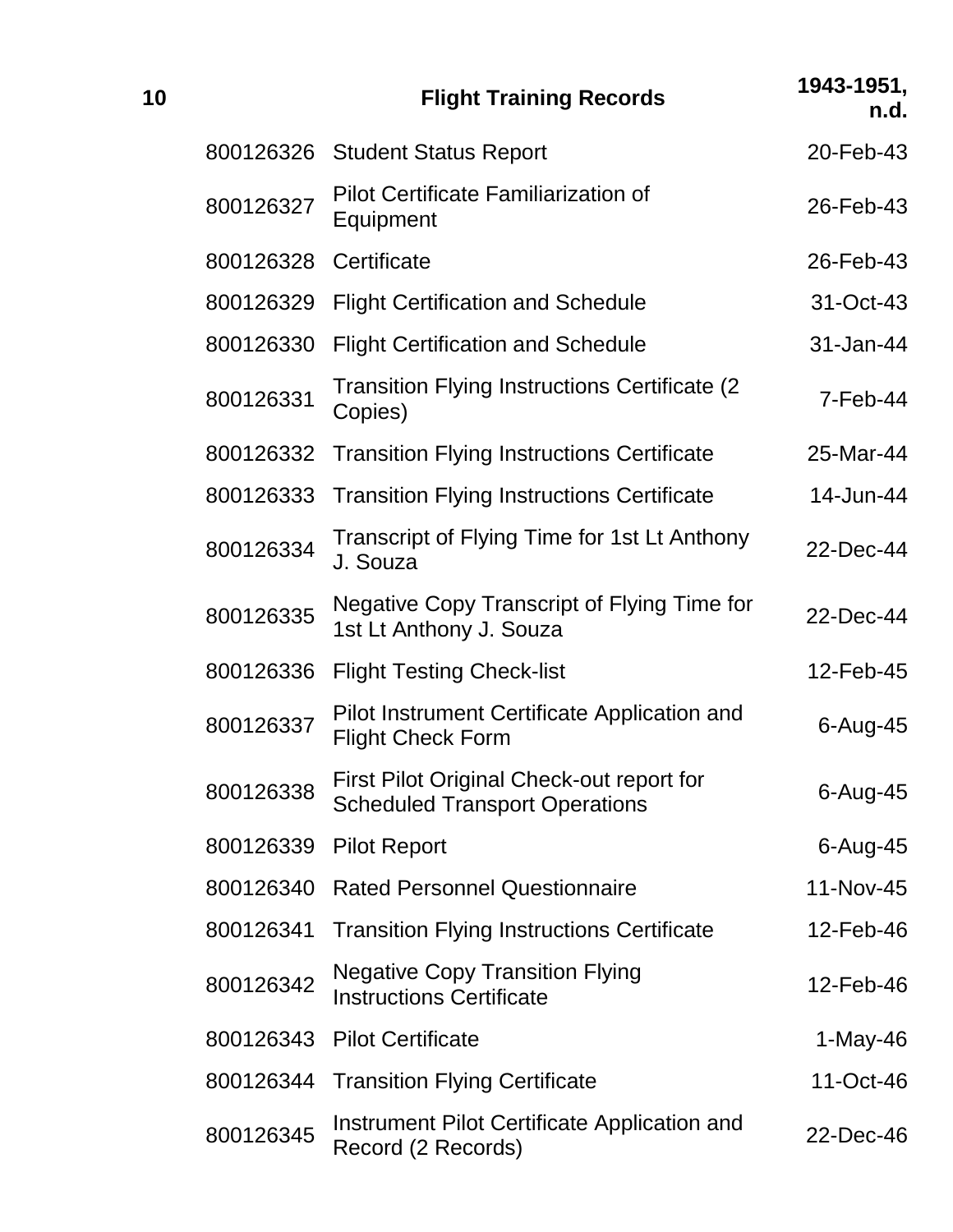|    | 800126346             | Instrument Pilot Certificate Application and<br>Record | $11$ -May-51  |
|----|-----------------------|--------------------------------------------------------|---------------|
|    | 800126347 Certificate |                                                        | 3-Mar-49      |
|    |                       | 800126348 Certificate of Proficiency (2 Copies)        | 2-Dec-50      |
|    |                       | 800126349 Air Force Regulation 60-2 Compliance         | 11-May-51     |
|    | 800126350             | <b>British Radio Aids to Navigation</b>                | n.d.          |
|    |                       | 800126351 Individual Record                            | n.d.          |
|    | 800126352 Certificate |                                                        | n.d.          |
|    | 800126353 Certificate |                                                        | n.d.          |
|    |                       | 800126354 Certificate (2 Copies)                       | n.d.          |
|    | 800126355             | Certificate                                            | n.d.          |
|    | 800126356 Certificate |                                                        | n.d.          |
|    |                       | 800126357 Pilot's Information Sheet                    | n.d.          |
|    |                       | 800126358 Individual Record Examination                | n.d.          |
|    |                       |                                                        |               |
|    |                       | Air Force Regulation 60-2 Compliance                   | n.d.          |
| 11 |                       | <b>Individual Flight Records</b>                       | 1942-1952     |
|    |                       | 800126359 Individual Flight Record                     | 1942-1943     |
|    |                       | 800126360 Individual Flight Record                     | Mar-43        |
|    | 800126361             | Individual Flight Record (2 Copies)                    | Apr-43        |
|    | 800126362             | Individual Flight Record (2 Copies)                    | $May-43$      |
|    | 800126363             | Individual Flight Record (2 Copies)                    | <b>Jun-43</b> |
|    | 800126364             | Individual Flight Record (2 Copies)                    | <b>Jul-43</b> |
|    | 800126365             | Individual Flight Record (2 Copies)                    | Aug-43        |
|    | 800126366             | <b>Individual Flight Record</b>                        | Oct-43        |
|    | 800126367             | <b>Individual Flight Record</b>                        | <b>Nov-43</b> |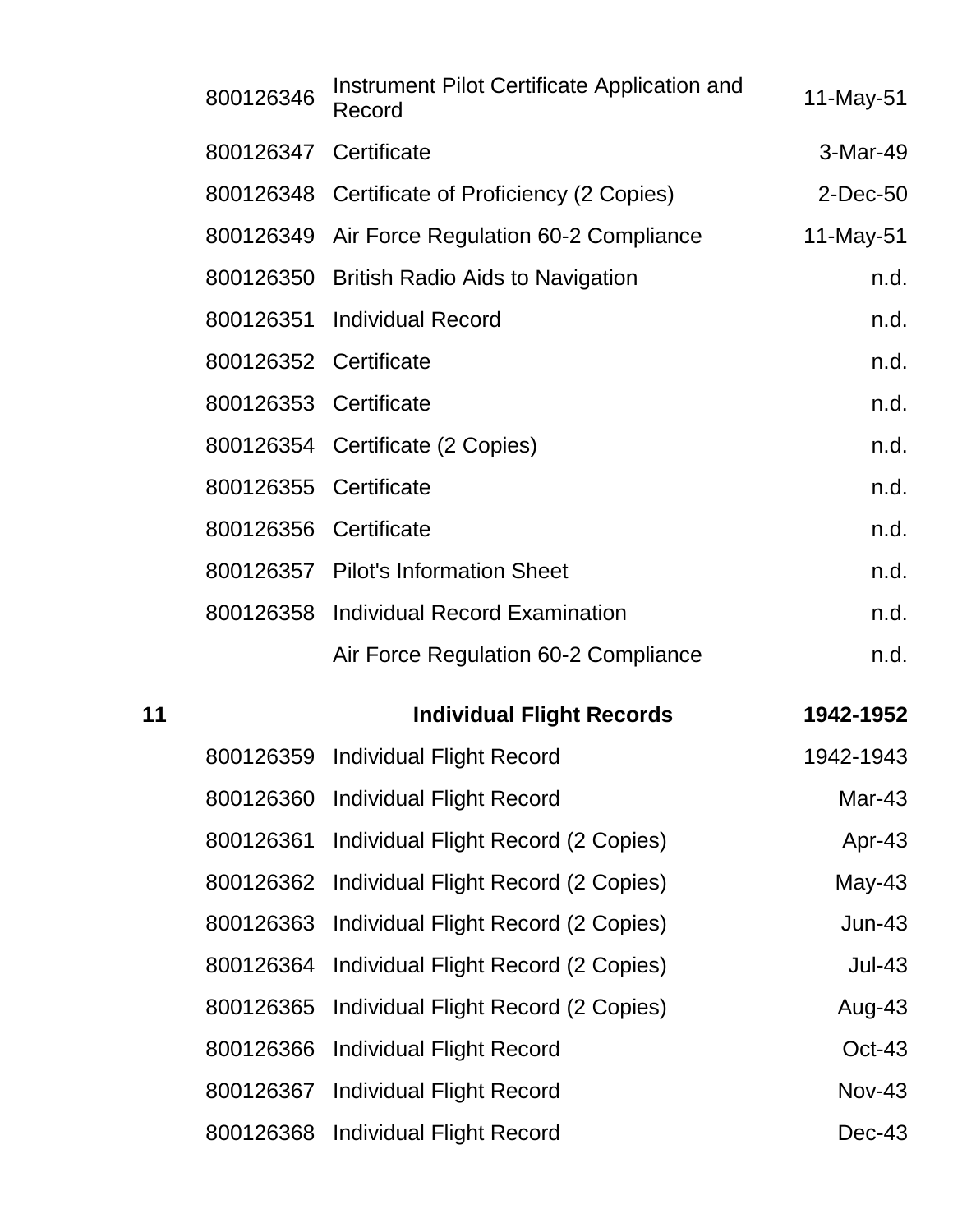| 800126369 | <b>Individual Flight Record</b> | Jan-44        |
|-----------|---------------------------------|---------------|
| 800126370 | <b>Individual Flight Record</b> | Feb-44        |
| 800126371 | <b>Individual Flight Record</b> | Mar-44        |
| 800126372 | <b>Individual Flight Record</b> | Apr-44        |
| 800126373 | <b>Individual Flight Record</b> | May-44        |
| 800126374 | <b>Individual Flight Record</b> | <b>Jun-44</b> |
| 800126375 | <b>Individual Flight Record</b> | <b>Jul-44</b> |
| 800126376 | <b>Individual Flight Record</b> | Aug-44        |
| 800126377 | <b>Individual Flight Record</b> | Sep-44        |
| 800126378 | <b>Individual Flight Record</b> | Oct-44        |
| 800126379 | <b>Individual Flight Record</b> | <b>Nov-44</b> |
| 800126380 | <b>Individual Flight Record</b> | Dec-44        |
| 800126381 | <b>Individual Flight Record</b> | Jan-45        |
| 800126382 | <b>Individual Flight Record</b> | Feb-45        |
| 800126383 | <b>Individual Flight Record</b> | Mar-45        |
| 800126384 | <b>Individual Flight Record</b> | May-45        |
| 800126385 | <b>Individual Flight Record</b> | $Jun-45$      |
| 800126386 | <b>Individual Flight Record</b> | <b>Jul-45</b> |
| 800126387 | <b>Individual Flight Record</b> | Aug-45        |
| 800126388 | <b>Individual Flight Record</b> | Sep-45        |
| 800126389 | <b>Individual Flight Record</b> | $Oct-45$      |
| 800126390 | <b>Individual Flight Record</b> | <b>Nov-45</b> |
| 800126391 | Individual Flight Record Pilot  | 1946          |
| 800126392 | Individual Flight Record Pilot  | 1946          |
| 800126393 | Individual Flight Record Pilot  | 1946          |
| 800126394 | <b>Individual Flight Record</b> | Jan-46        |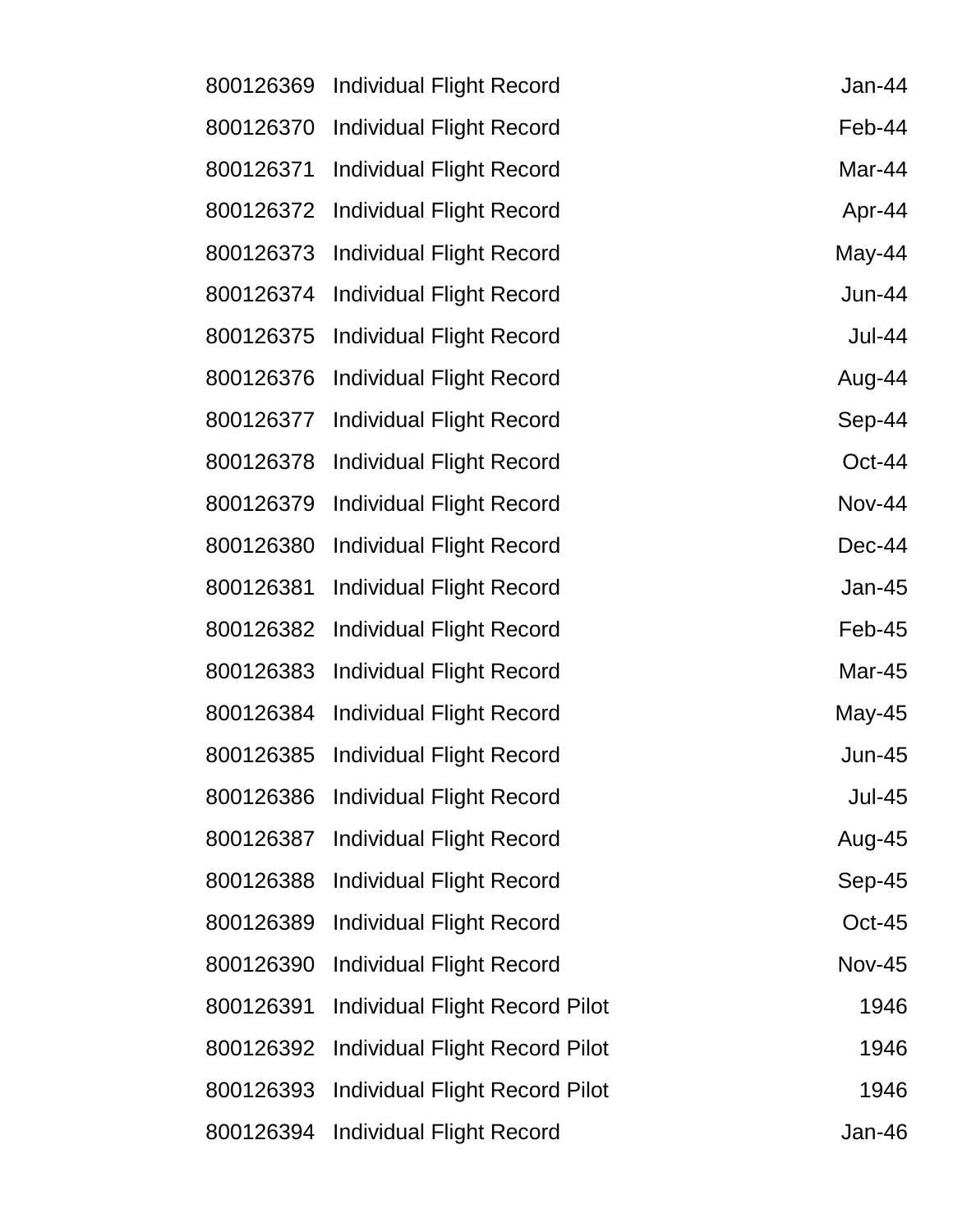| 800126395 | Individual Flight Record              | Feb-46        |
|-----------|---------------------------------------|---------------|
| 800126396 | <b>Individual Flight Record</b>       | Mar-46        |
| 800126397 | <b>Individual Flight Record</b>       | Apr-46        |
| 800126398 | <b>Individual Flight Record</b>       | May-46        |
| 800126399 | <b>Individual Flight Record Pilot</b> | 1947          |
| 800126400 | Individual Flight Record Pilot        | 1947          |
| 800126401 | Individual Flight Record Pilot        | Aug-47        |
| 800126402 | <b>Individual Flight Record Pilot</b> | Sep-49        |
| 800126403 | <b>Individual Flight Record Pilot</b> | Oct-49        |
| 800126404 | <b>Individual Flight Record Pilot</b> | <b>Nov-49</b> |
| 800126405 | <b>Individual Flight Record Pilot</b> | Dec-49        |
| 800126406 | <b>Individual Flight Record Pilot</b> | Jan-50        |
| 800126407 | <b>Individual Flight Record Pilot</b> | Feb-50        |
| 800126408 | <b>Individual Flight Record Pilot</b> | Mar-50        |
| 800126409 | <b>Individual Flight Record Pilot</b> | Apr-50        |
| 800126410 | <b>Individual Flight Record Pilot</b> | <b>Nov-50</b> |
| 800126411 | <b>Individual Flight Record Pilot</b> | Dec-50        |
| 800126412 | <b>Individual Flight Record Pilot</b> | Jan-51        |
| 800126413 | <b>Individual Flight Record Pilot</b> | Feb-51        |
| 800126414 | <b>Individual Flight Record Pilot</b> | <b>Mar-51</b> |
| 800126415 | <b>Individual Flight Record Pilot</b> | Apr-51        |
| 800126416 | <b>Individual Flight Record Pilot</b> | May-51        |
| 800126417 | Individual Flight Record Pilot        | <b>Jun-51</b> |
| 800126418 | <b>Individual Flight Record Pilot</b> | <b>Jul-51</b> |
| 800126419 | <b>Individual Flight Record Pilot</b> | Aug-51        |
| 800126420 | <b>Individual Flight Record Pilot</b> | Sep-51        |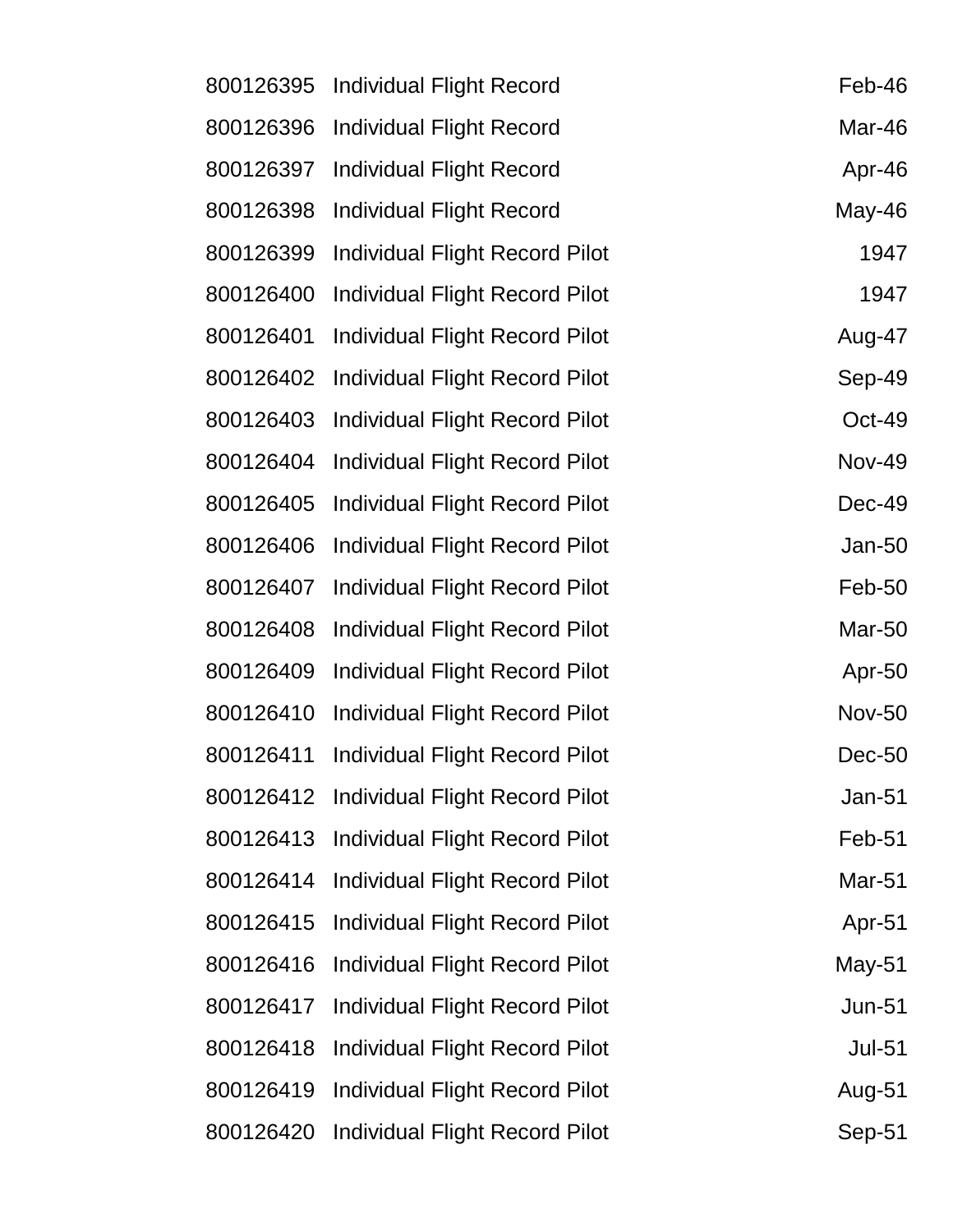|    |           | 800126421 Individual Flight Record Pilot                                           | Oct-51             |
|----|-----------|------------------------------------------------------------------------------------|--------------------|
|    | 800126422 | <b>Individual Flight Record Pilot</b>                                              | Dec-51             |
|    |           | 800126423 Individual Flight Record Pilot                                           | Jan-52             |
|    |           | 800126424 Individual Flight Record Pilot                                           | Feb-52             |
|    |           | 800126425 Individual Flight Record Pilot                                           | Mar-52             |
|    |           | 800126426 Individual Flight Record Pilot                                           | Apr-52             |
| 12 |           | <b>Personnel Forms</b>                                                             | n.d.               |
|    |           | 800126427 Personnel Security Questionnaire                                         | n.d.               |
|    |           | 800126428 Personnel Form                                                           | n.d.               |
|    | 800126429 | <b>Officer's and Warrant Officer's Qualification</b><br>Card                       | n.d.               |
|    | 800126430 | Officer's, Warrant Officer's, Flight Officer's<br><b>Qualification Record</b>      | n.d.               |
|    | 800126431 | Officer's, Warrant Officer's, Flight Officer's<br><b>Qualification Record</b>      | n.d.               |
|    |           | 800126432 Army Airfield Officer's Qualification Record                             | n.d.               |
|    |           | 800126433 Personnel Form Insert Sheet                                              | n.d.               |
|    |           | 800126434 Personnel Records Check List - Officers                                  | n.d.               |
|    |           | 800126435 Statement of Personal History                                            | n.d.               |
| 13 |           | <b>Supply Records</b>                                                              | 1944-1956,<br>n.d. |
|    | 800126436 | Shipping Ticket: Consignor; 312th Ferrying<br>Squadron                             | 27-Apr-44          |
|    | 800126437 | Shipping Ticket: Consignor; 312th Ferrying<br>Squadron                             | $2$ -May-44        |
|    | 800126438 | Shipping Ticket Individual Issue Air corps<br>Property: Consignor; 390th Sub-Depot | 13-Jul-44          |
|    | 800126439 | Shipping Ticket: Consignor; 1st Lieutenant<br>Anthony J. Souza                     | 16-Sep-44          |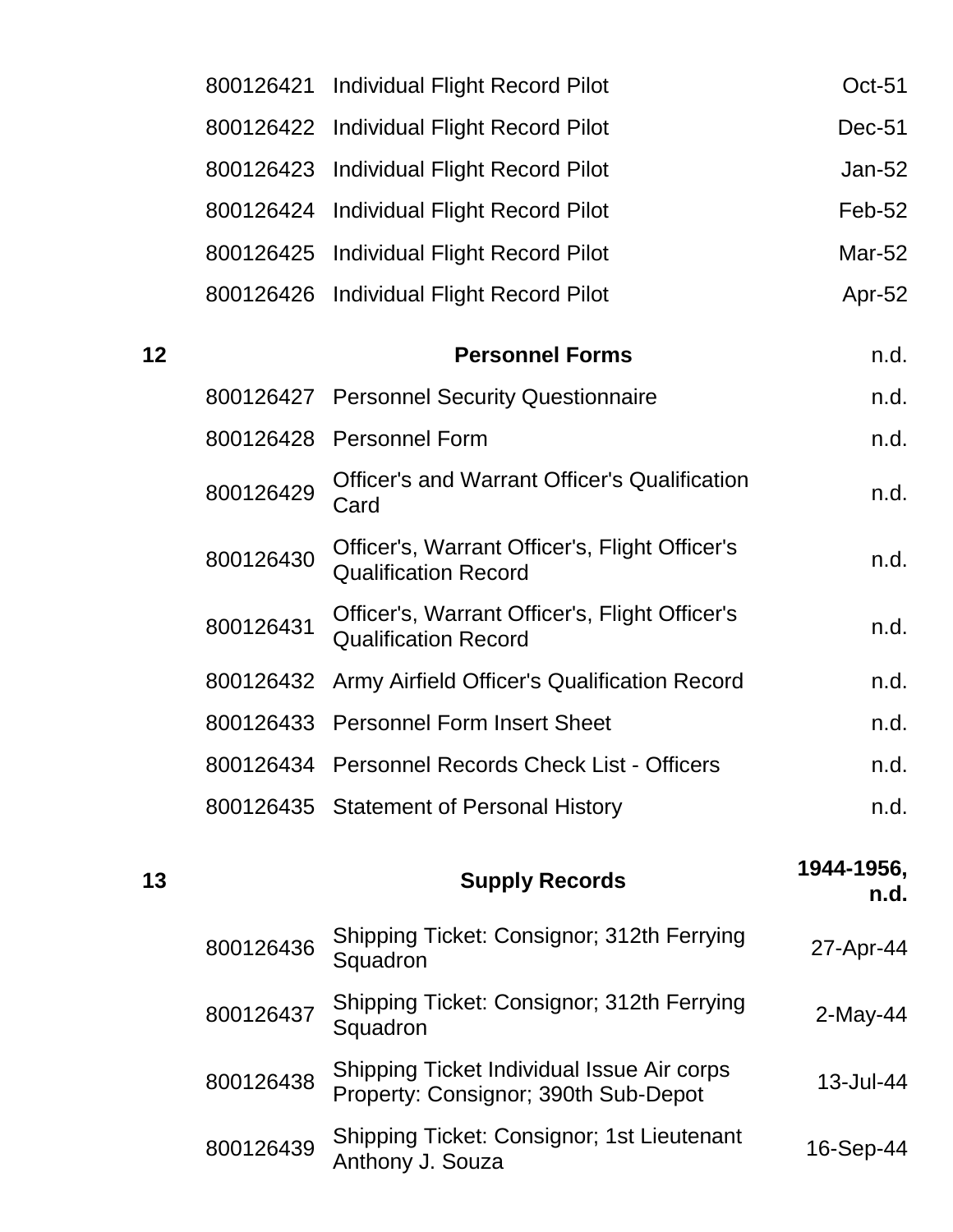|    | 800126440 | Shipping Ticket: Consignor; 312th Ferrying<br>Squadron                                                   | 20-Oct-44   |
|----|-----------|----------------------------------------------------------------------------------------------------------|-------------|
|    | 800126441 | Shipping Ticket: Consignor; 312th Ferrying<br>Squadron                                                   | 26-Oct-44   |
|    | 800126442 | Shipping Ticket: Consignor; Anthony J.<br>Souza                                                          | $2$ -Dec-44 |
|    | 800126443 | Shipping Ticket: Consignor; 312th Ferrying<br>Squadron                                                   | $2$ -Dec-44 |
|    | 800126444 | Shipping Ticket: Consignor; 312th Ferrying<br>Squadron                                                   | 18-Feb-45   |
|    | 800126445 | Shipping Ticket: Consignor; 312th Ferrying<br>Squadron                                                   | 26-Jun-45   |
|    | 800126446 | Shipping Ticket: Consignor; 312th Ferrying<br>Squadron                                                   | 12-Jul-45   |
|    | 800126447 | Organizational and Flying Clothing and<br><b>Equipment Account</b>                                       | 16-Apr-53   |
|    | 800126448 | Certificate of Assignment of Clothing (2)<br>Copies)                                                     | 16-May-55   |
|    | 800126449 | Certificate of Assignment of Clothing                                                                    | 12-Nov-56   |
|    | 800126450 | Organizational and Flying Clothing and<br><b>Equipment Account</b>                                       | 12-Nov-56   |
|    |           | 800126451 Individual Issue Record                                                                        | n.d.        |
|    | 800126452 | Shipping Ticket: Consignor; 312th Ferrying<br>Squadron                                                   | n.d.        |
|    | 800126453 | Shipping Ticket: Consignor; Anthony J.<br>Souza                                                          | n.d.        |
| 14 |           | <b>Travel Vouchers</b>                                                                                   | 1951-1956   |
|    |           | Voucher for Per Diem and/or<br>800126454 Reimbursement of Expenses Incident to<br><b>Official Travel</b> | 11-Jun-51   |
|    |           | 800126455 Travel Voucher                                                                                 | 20-Dec-51   |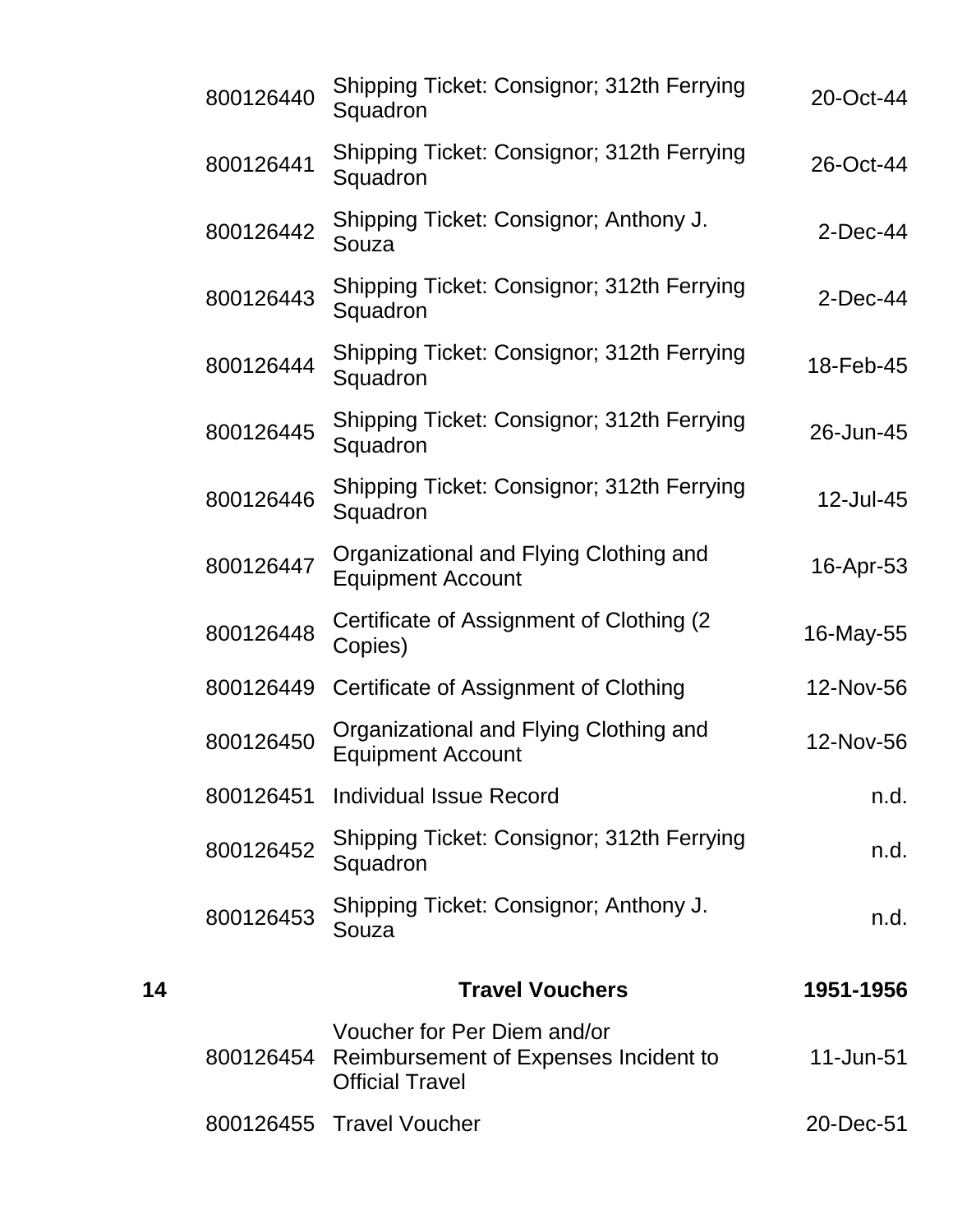| 800126456 | <b>Travel Voucher</b>    | 7-Mar-52   |
|-----------|--------------------------|------------|
| 800126457 | <b>Travel Voucher</b>    | 21-May-52  |
| 800126458 | <b>Travel Voucher</b>    | 31-Mar-52  |
| 800126459 | <b>Travel Voucher</b>    | 5-Jul-52   |
| 800126460 | <b>Travel Voucher</b>    | 11-Jul-52  |
| 800126461 | <b>Travel Voucher</b>    | 12-Aug-52  |
| 800126462 | <b>Travel Voucher</b>    | 13-Aug-52  |
|           | 800126463 Travel Voucher | $6-Sep-52$ |
| 800126464 | <b>Travel Voucher</b>    | 20-Nov-52  |
| 800126465 | <b>Travel Voucher</b>    | 19-Dec-52  |
| 800126466 | <b>Travel Voucher</b>    | 27-Jan-53  |
| 800126467 | <b>Travel Voucher</b>    | 20-Feb-53  |
| 800126468 | <b>Travel Voucher</b>    | 20-Feb-53  |
| 800126469 | <b>Travel Voucher</b>    | 19-Mar-53  |
| 800126470 | <b>Travel Voucher</b>    | $1-Dec-53$ |
| 800126471 | <b>Travel Voucher</b>    | 19-Jan-54  |
| 800126472 | <b>Travel Voucher</b>    | 22-Jan-54  |
|           | 800126473 Travel Voucher | 22-Jun-54  |
|           | 800126474 Travel Voucher | 27-Dec-55  |
| 800126475 | <b>Travel Voucher</b>    | 20-Feb-56  |
| 800126476 | <b>Travel Voucher</b>    | 19-Jan-56  |
|           | 800126477 Travel Voucher | 12-Sep-56  |

| 15 | <b>Financial Documents</b>                      | 1943-1958 |
|----|-------------------------------------------------|-----------|
|    | 800126478 Receipt for Miscellaneous Collections | 19-Mar-43 |
|    | 800126479 Receipt for Miscellaneous Collections | 19-May-43 |
|    | 800126480 Authorization for Allotment of Pay    | 7-Jun-43  |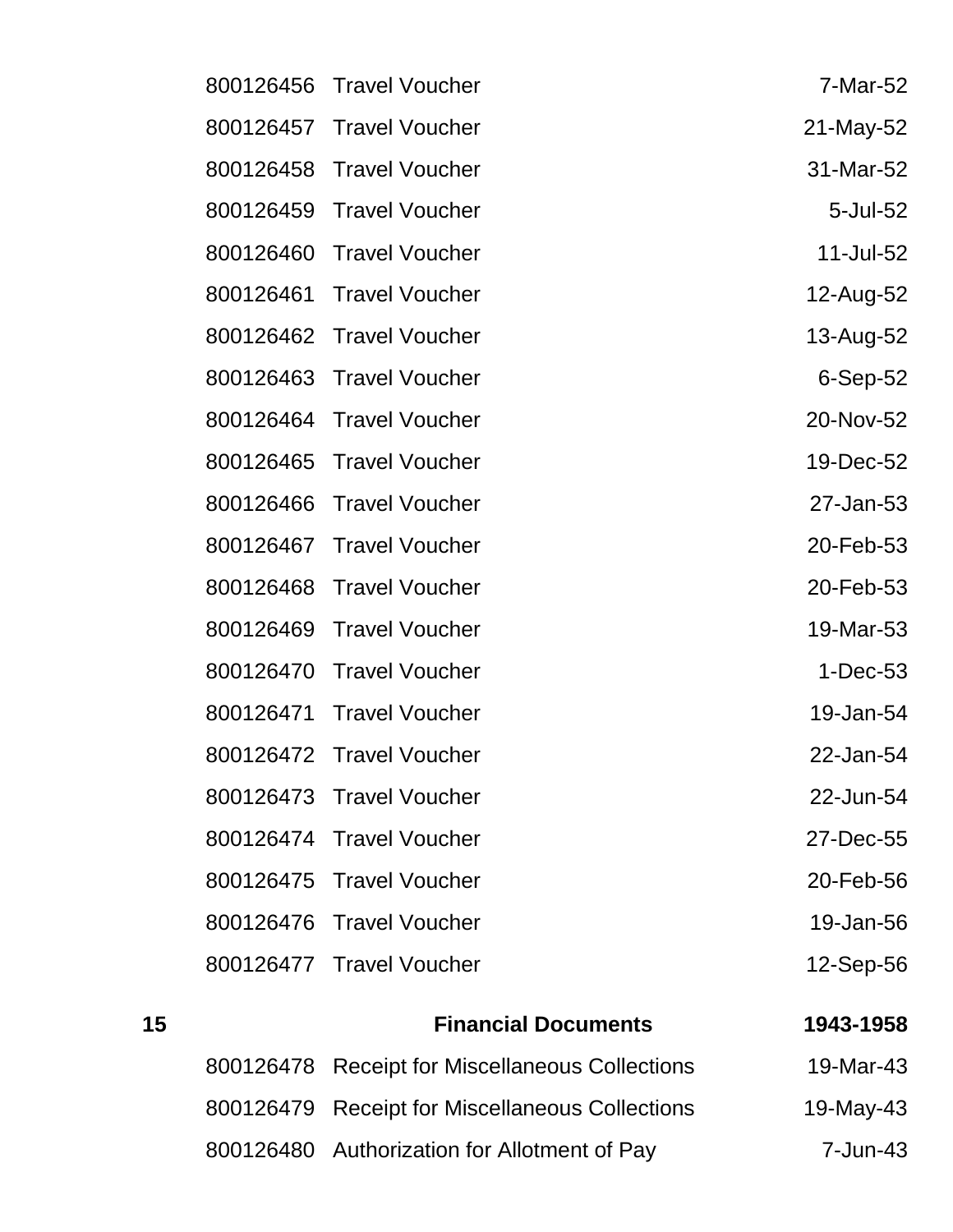|    |           | 800126481 Fiscal Year account                                       | Mar-44              |
|----|-----------|---------------------------------------------------------------------|---------------------|
|    |           | 800126482 Fiscal Year account                                       | May-44              |
|    |           | 800126483 Pay and Allowance Account                                 | 31-Aug-44           |
|    |           | 800126484 Pay and Allowance Account                                 | 30-Sep-44           |
|    | 800126485 | Pay and Allowance Account                                           | 31-Dec-44           |
|    | 800126486 | <b>Currency Exchange Control Book</b>                               | 19-Feb-46           |
|    |           | 800126487 Pay and Allowance Account                                 | 28-Feb-46           |
|    | 800126488 | Allotment Authorization to Start or Stop<br><b>Allotments</b>       | 26-Dec-56           |
|    | 800126489 | <b>Class B Allotment Authorization and</b><br><b>Discontinuance</b> | $1$ -Jul- $57$      |
|    | 800126490 | Class B Allotment Authorization and<br><b>Discontinuance</b>        | $1-Jun-58$          |
|    | 800126491 | Allotment Authorization to Start or Stop<br><b>Allotments</b>       | 16-Jun-58           |
|    | 800126492 | Allotment Authorization to Start or Stop<br><b>Allotments</b>       | 4-Aug-58            |
|    | 800126493 | Data for Payment of Retired Armed Forces<br>Personnel               | 11-Aug-58           |
| 16 |           | <b>Medical Reports</b>                                              | 1943-<br>1958, n.d. |
|    |           | 800126494 Physical Exam for Flying                                  | 18-Feb-43           |
|    |           | 800126495 Certificate of examination                                | 24-Feb-43           |
|    |           | 000126406 Elving Dersonnel Dental Identification Form               | $22 \text{ Do} 42$  |

|           | <b>OUU IZO490</b> Fiving Fersonner Dental Identification Form        | ZJ-DEC-4J |
|-----------|----------------------------------------------------------------------|-----------|
|           | 800126497 Physical Exam for Flying (2 Copies)                        | 18-Aug-44 |
| 800126498 | Negative Copy Physical Exam for Flying (2)<br>Copies)                | 18-Aug-44 |
| 800126499 | <b>Physical Examination for Flying with</b><br>Appendices (2 Copies) | 12-Aug-46 |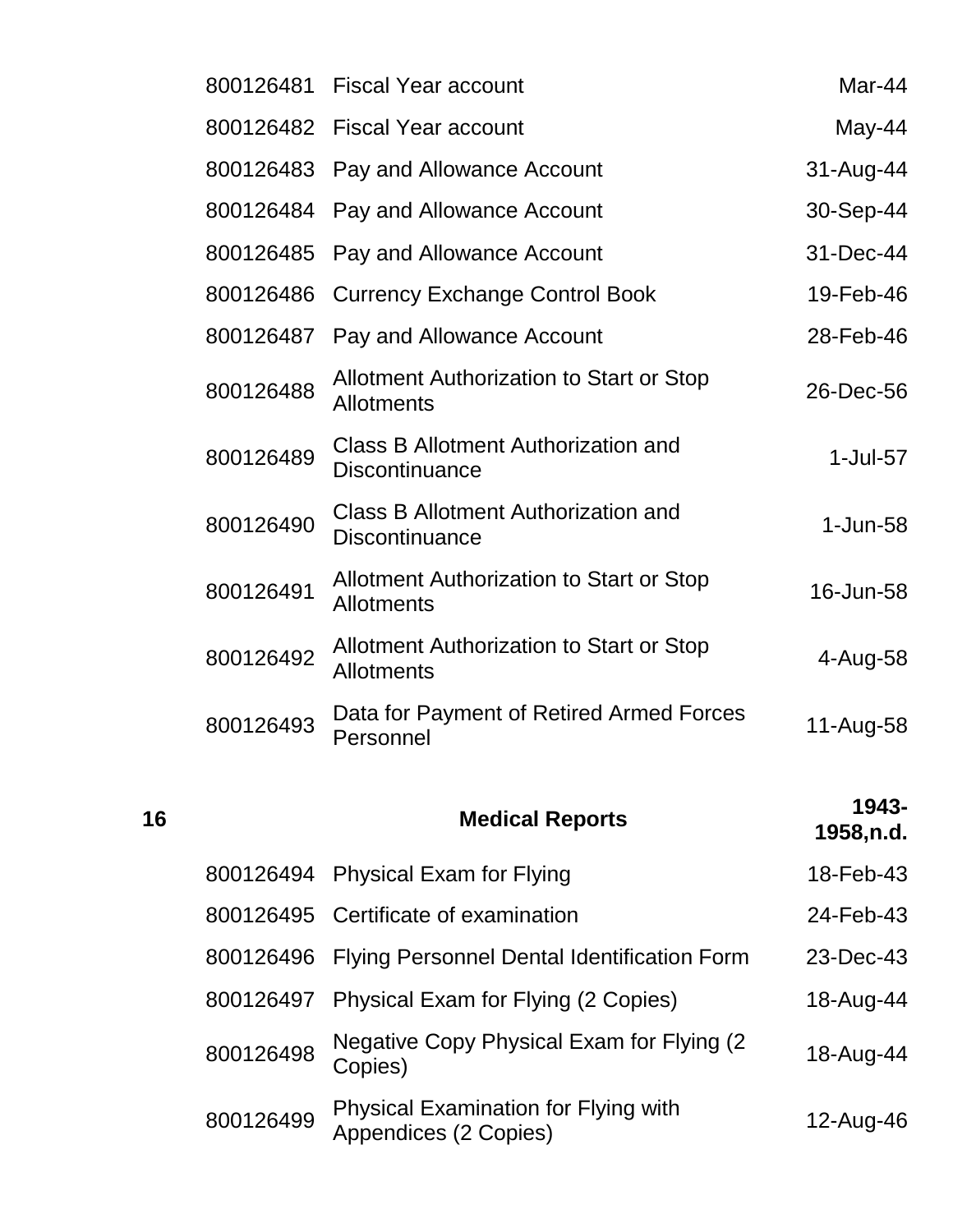| 800126500 | <b>Physical Examination for Flying</b>                                    | 5-Feb-47     |
|-----------|---------------------------------------------------------------------------|--------------|
| 800126501 | <b>Physical Examination for Flying with</b><br>additional note (2 Copies) | $6$ -Feb-48  |
| 800126502 | <b>Report of Medical Examination</b>                                      | 7-Mar-49     |
| 800126503 | Certificate of examination (2 Copies)                                     | 18-Jan-50    |
| 800126504 | Statement of examination                                                  | 21-Nov-50    |
| 800126505 | <b>Report of Medical Examination with</b><br>additional medical note      | 1951         |
| 800126506 | Radiographic Report                                                       | 10-Apr-52    |
| 800126507 | <b>Clinical Record, Consultation Sheet (2)</b><br>Copies)                 | 24-Apr-52    |
| 800126508 | <b>Royal Air Force Case Sheet</b>                                         | 25-Apr-52    |
| 800126509 | <b>Out-patient Reference Sheet</b>                                        | 25-Apr-52    |
| 800126510 | <b>Report of Medical Examination</b>                                      | 29-Apr-52    |
| 800126511 | Clinical Record, Electrocardiographic<br>Report (2 Copies)                | 6-May-52     |
| 800126512 | <b>Clinical Report, Narrative Summary</b>                                 | 3-Feb-55     |
| 800126513 | <b>Medical Corps Note</b>                                                 | 2-Jun-55     |
|           | 800126514 Medical Corps Note                                              | 25-Jun-55    |
| 800126515 | <b>Disposition Form</b>                                                   | 7-Nov-56     |
| 800126516 | <b>Officer Required Immunization</b>                                      | 30-Nov-56    |
| 800126517 | <b>Clinical Record, Consultation Sheet</b>                                | $6 - Aug-57$ |
| 800126518 | Certificate admittance to hospital                                        | 21-Jan-58    |
| 800126519 | Certificate admittance to hospital                                        | 31-Jan-58    |
| 800126520 | Proceeding in the case of Lieutenant<br>Colonel Anthony J. Souza          | n.d.         |
| 800126521 | <b>Hospital Invoice Receipt</b>                                           | n.d.         |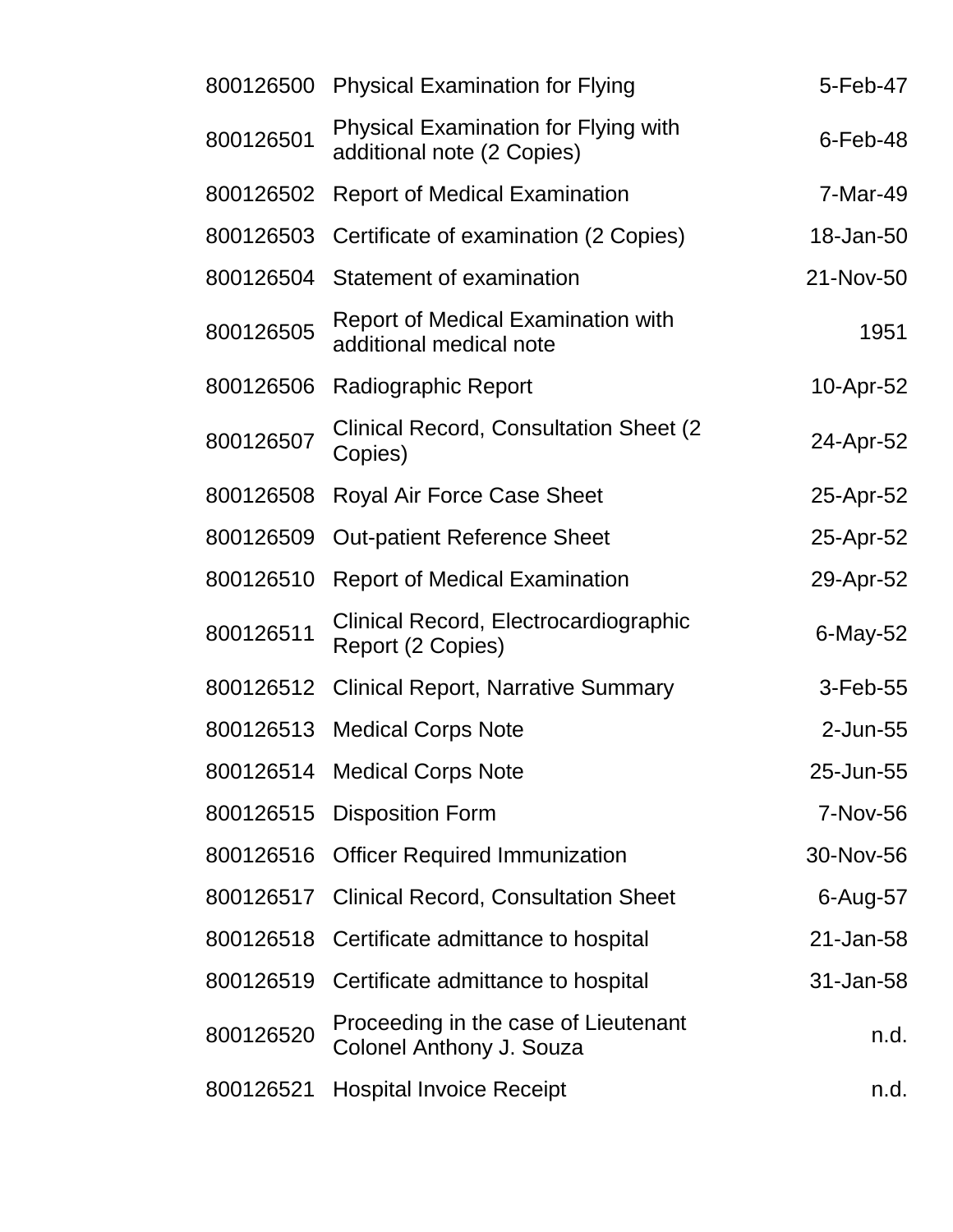| 17 |           | <b>Retirement</b>                                                                        | n.d.               |
|----|-----------|------------------------------------------------------------------------------------------|--------------------|
|    |           | 800126522 Bulletin 115: Length of Service Retirement                                     | n.d.               |
|    |           | 800126523 Information Concerning Your Retirement                                         | n.d.               |
| 18 |           | <b>Miscellaneous</b>                                                                     | 1949-1958,<br>n.d. |
|    | 800126524 | Proceedings of the Aeronautical Rating<br>Board: Case of Anthony J. Souza                | 7-Apr-49           |
|    |           | 800126525 Certificate: Collect travel pay                                                | 15-Oct-58          |
|    |           | 800126526 Air Force Service Statement                                                    | n.d.               |
|    | 800126527 | Statement asserting missions flown<br>between 12 Nov 1944 and 18 May 1945 (2)<br>Copies) | n.d.               |
|    | 800126528 | <b>Negative Copy Personnel form</b>                                                      | n.d.               |
|    | 800126529 | Certificate: Flying Time                                                                 | n.d.               |
|    | 800126530 | Citation to Accompany the Award of the<br><b>Commendation Ribbon</b>                     | n.d.               |
|    | 800126531 | <b>Essential Information Pertaining to Periodic</b><br>Examination                       | n.d.               |
|    | 800126532 | Separation Detachment: Disposition of<br><b>Clothing Subsequent to discharge</b>         | n.d.               |
|    | 800126533 | Certificate of Appointment in Temporary<br><b>Grade Air Force</b>                        | n.d.               |
|    | 800126534 | "Dependents Assistance" member card                                                      | n.d.               |
|    | 800126535 | <b>Transport and Cargo, Weigh and Balance</b><br><b>Clearance: Form F</b>                | n.d.               |
|    | 800126536 | <b>Officer's Record of Leave Taken</b>                                                   | n.d.               |
|    | 800126537 | <b>Identification Label regarding Service and</b><br><b>Air Medal</b>                    | n.d.               |
|    | 800126538 | <b>Dependency Certificate</b>                                                            | n.d.               |
|    | 800126539 | Certificate to be used by Officer Personnel                                              | n.d.               |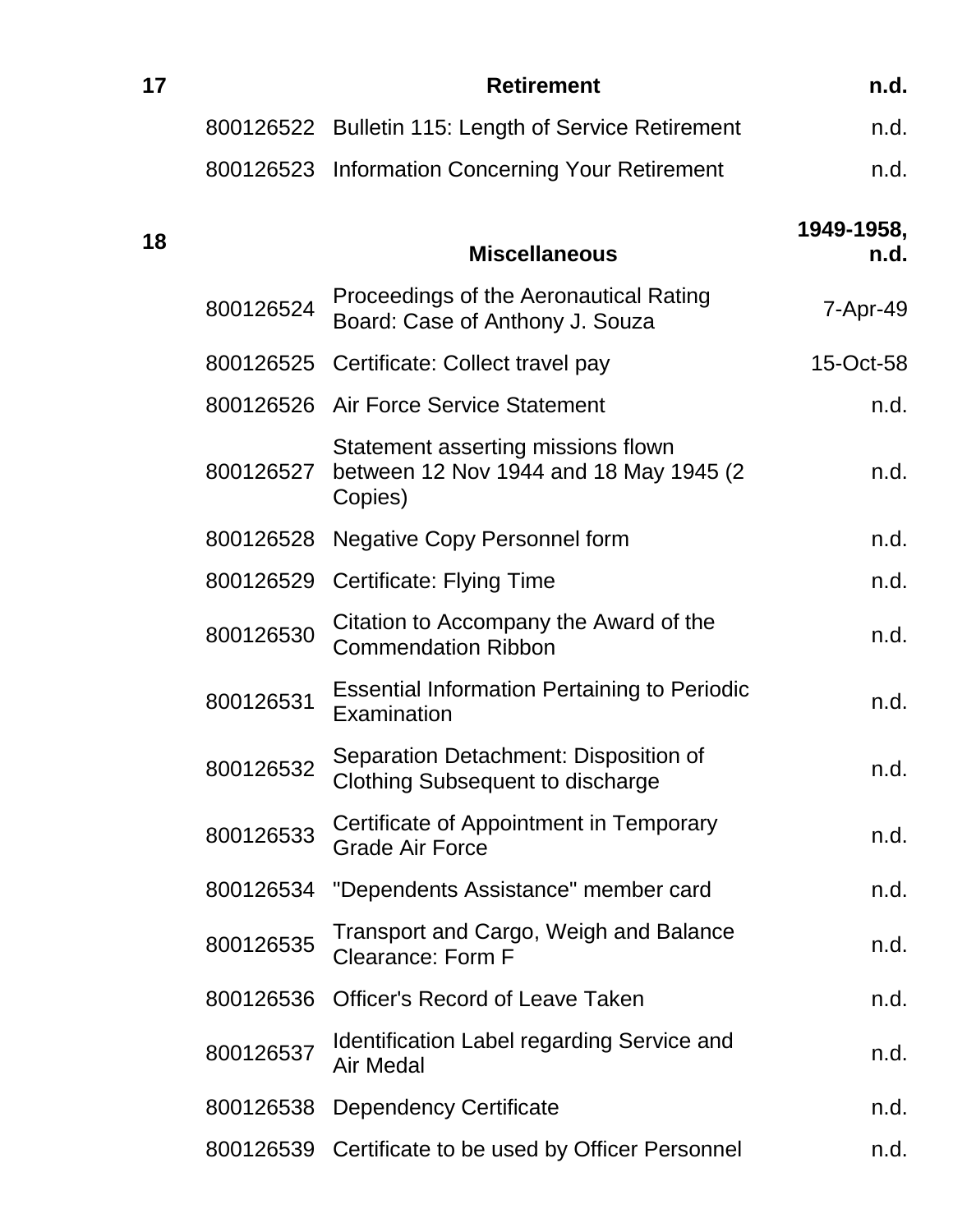|           | Claiming Reimbursement for cost of<br>Subsistence and/or Quarters (2 Copies)                  |      |
|-----------|-----------------------------------------------------------------------------------------------|------|
| 800126540 | <b>Public Information Biographical</b><br>Questionnaire                                       | n.d. |
| 800126541 | Format for Preparation of Air Force Form<br>77                                                | n.d. |
| 800126542 | Written Examination Instrument Army Air<br>Force Form White attached with response            | n.d. |
| 800126543 | Certificate: Attendance of Lecture on Air<br><b>Traffic Rules and Flight Service Function</b> | n.d. |
|           | 800126544 Personal Notes regarding pay                                                        | n.d. |
|           | 1 8 1. . 46                                                                                   |      |

#### **Series 2: Personal Scrapbook, 1927- 1954, n.d.**

| $\overline{2}$ | 19 |           | <b>Newspaper Clippings</b>                                                    | 1954, n.d. |
|----------------|----|-----------|-------------------------------------------------------------------------------|------------|
|                |    |           | 800126544 "Healey Breaks Two Records"                                         | 19-Aug-54  |
|                |    |           | 800126545 " 'Flying mile' Healey goes one better"                             | 22-Aug-54  |
|                |    |           | 800126546 "Ten Car Records: Set Up by Healey"                                 | n.d.       |
|                |    |           | 800126547 "Austin-Healey Hits 142 M.P.H."                                     | n.d.       |
|                | 20 |           | <b>Individual Photographs</b>                                                 | n.d.       |
|                |    | 800126548 | Officer Souza in front of bombed out<br>church                                | n.d.       |
|                |    | 800126549 | Three men and a woman with convertible<br>automobile                          | n.d.       |
|                |    |           | 800126550 Officer Souza smoking with another man                              | n.d.       |
|                |    | 800126551 | Officer Souza with three men wearing<br>military uniforms in front of a plane | n.d.       |
|                |    | 800126552 | <b>Officer Souza with horse</b>                                               | n.d.       |
|                |    |           | 800126553 Man and propeller plane in a field                                  | n.d.       |
|                |    |           | 800126554 Elderly couple                                                      | n.d.       |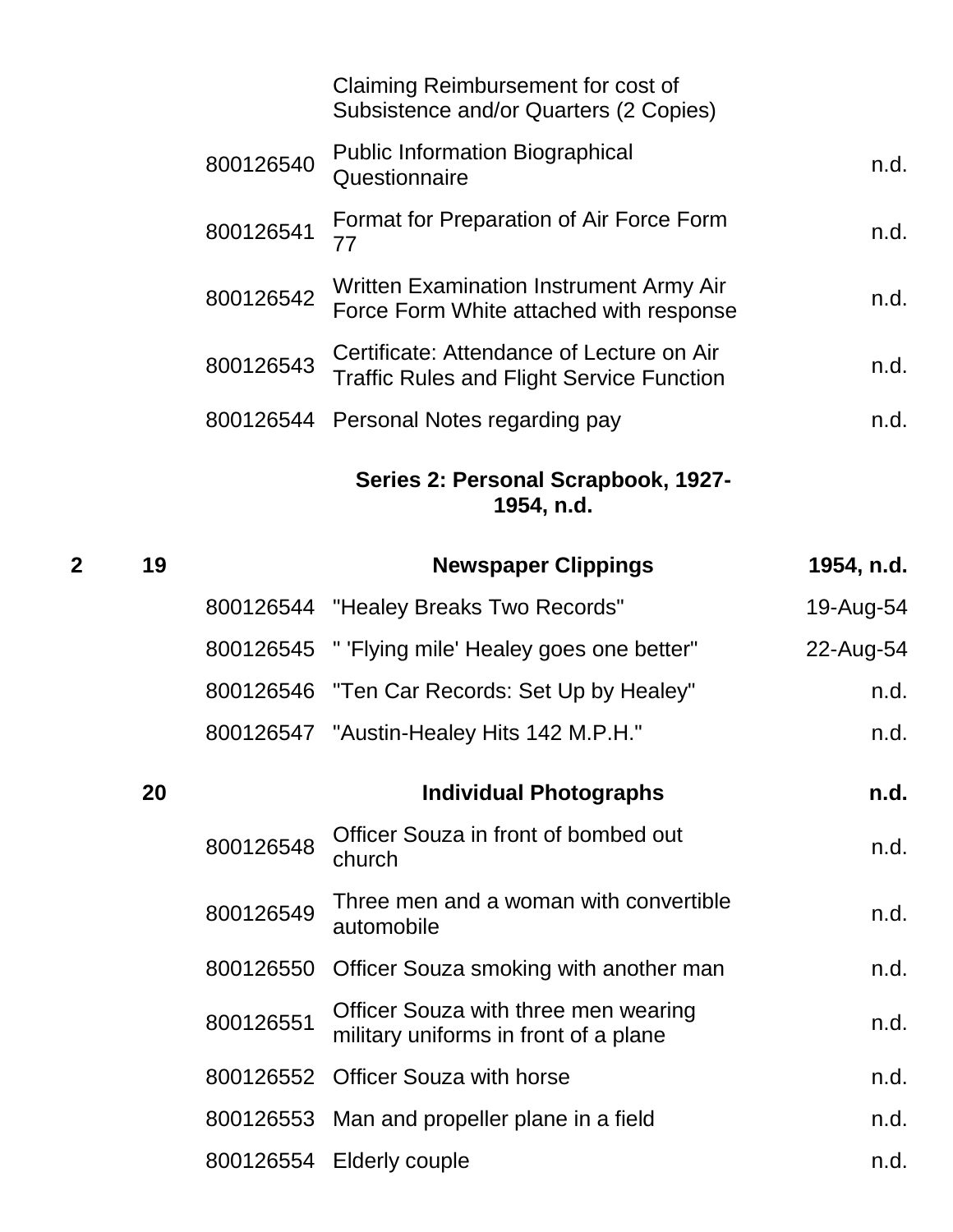|           | 800126555 Officer Souza on a ranch                             | n.d. |
|-----------|----------------------------------------------------------------|------|
|           | 800126556 Man with two horses                                  | n.d. |
| 800126557 | Man with convertible automobile                                | n.d. |
| 800126558 | Man with horse, heading "Chico"                                | n.d. |
| 800126559 | Officer Souza riding a horse, photo is cut<br>horizontally     | n.d. |
| 800126560 | Convertible automobile show, heading<br>"Lakenheath, England"  | n.d. |
| 800126561 | Three elderly women, "Mary, Ma, Carrie"                        | n.d. |
| 800126562 | <b>Officer Souza with woman</b>                                | n.d. |
| 800126563 | Officer Souza riding a horse, photo is cut<br>vertically       | n.d. |
| 800126564 | Baby in stroller                                               | n.d. |
| 800126565 | Three elderly men and two elderly women                        | n.d. |
| 800126566 | Elderly woman, "Mother"                                        | n.d. |
| 800126567 | Officer Souza riding a horse, in front of a<br>truck           | n.d. |
|           | 800126568 Officer Souza riding a horse                         | n.d. |
| 800126569 | Man leaning on a Mercedes convertible<br>automobile            | n.d. |
| 800126570 | Officer Souza standing in aviation field                       | n.d. |
| 800126571 | <b>Officer Souza posing on stairs</b>                          | n.d. |
| 800126572 | Officer Souza standing in front of trees and<br>white building | n.d. |
| 800126573 | Officer Souza in front of C-79 airplane                        | n.d. |
| 800126574 | Officer Souza standing in air force base                       | n.d. |
| 800126575 | Officer Souza leaning against automobile                       | n.d. |
| 800126576 | Officer Souza leaning against convertible<br>automobile        | n.d. |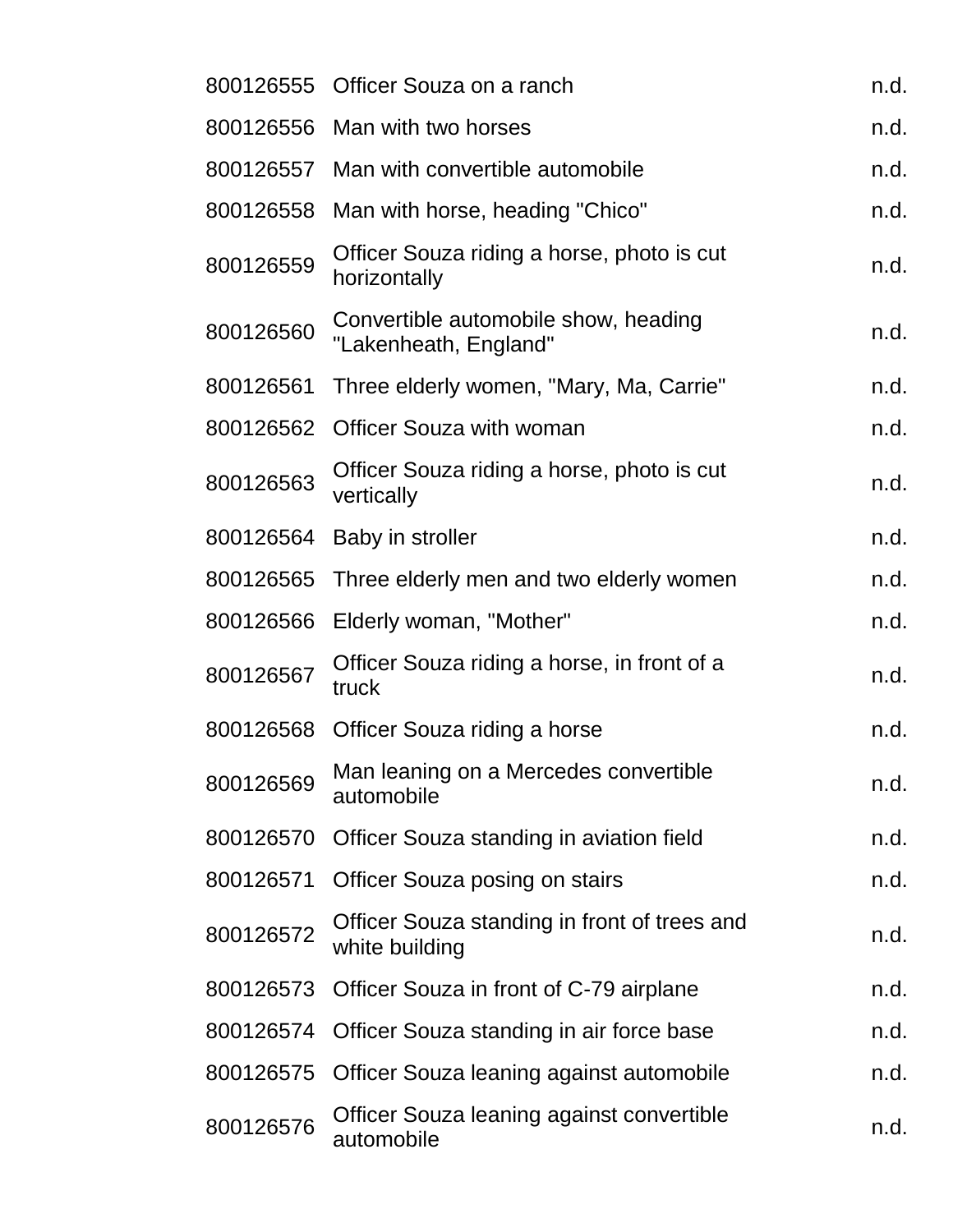|    |           | 800126577 Officer Souza posing on landing strip                                                                                                                             | n.d.       |
|----|-----------|-----------------------------------------------------------------------------------------------------------------------------------------------------------------------------|------------|
|    | 800126578 | Two men and an elderly woman                                                                                                                                                | n.d.       |
|    | 800126579 | Officer Souza with two women sitting and a<br>dog                                                                                                                           | n.d.       |
|    | 800126580 | Seven men wearing military uniforms,<br>heading "Gus in Cuba"                                                                                                               | n.d.       |
| 21 |           | <b>Scrapbook</b>                                                                                                                                                            | n.d.       |
|    | 800126581 | Scrapbook Cover "Kingman Army Air Field,<br>page with "The Song of the Old-Timer" and<br>illustration of propeller plane attached to<br>the inside                          | n.d.       |
|    |           |                                                                                                                                                                             | 1945-1952, |
| 22 |           | <b>Scrapbook Pages post-World War II</b>                                                                                                                                    | n.d.       |
|    | 800126582 | Front: Convertible roadster automobile<br>showcase, "Lakenheath, England"                                                                                                   | 1952       |
|    | 800126583 | Front: Medal award ceremony, Back: 312th<br>Squadron, portrait, & officers looking at<br>maps                                                                               | 1945       |
|    | 800126584 | Front: Brussel, Belgium, Back: portrait of<br>Lieutenant Colonel C.C. Young                                                                                                 | n.d.       |
|    | 800126585 | Front: Officer Souza sitting with a man<br>wearing a military uniform and a man<br>wearing a suit, Back: portraits of Major<br>General Hale, Colonel Usher, Colonel<br>Goss | 1946-1947  |
|    |           | Front: Police and Prison Office and Officer<br>800126586 Souza with others, Back: portrait Officer<br>Souza signing                                                         | 1947       |
|    | 800126587 | Front: Officers sitting at table cutting cake,<br>Back: Parade car "City of Kountze"                                                                                        | n.d.       |
|    | 800126588 | Front: blank, Back: Two men with golf clubs<br>and convertible automobile                                                                                                   | n.d.       |
|    |           | 800126589 Front: Officer Souza with other men                                                                                                                               | n.d.       |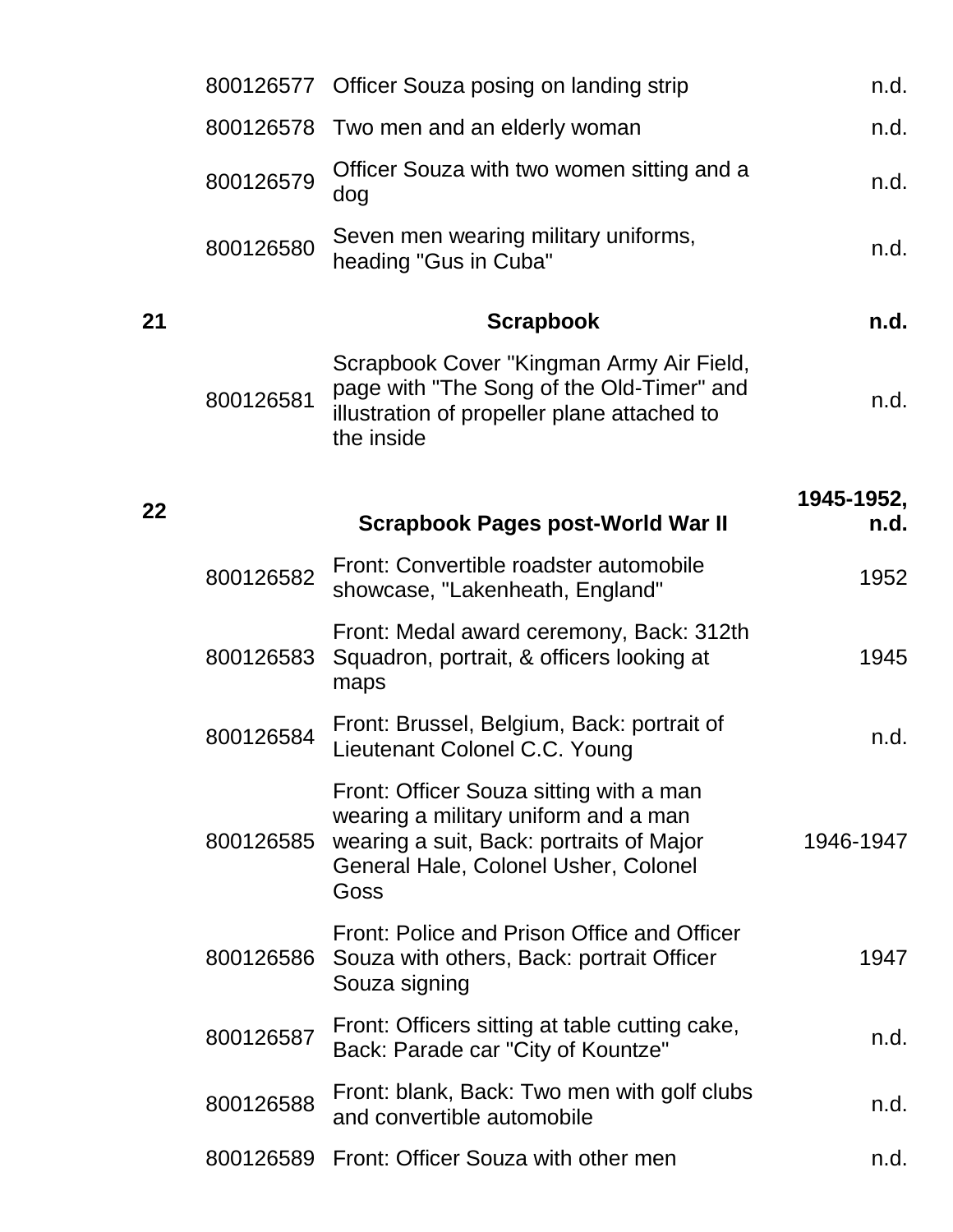|    |           | wearing military uniforms standing in front<br>of crowd, Back: Officer Souza and parade<br>line of automobiles    |            |
|----|-----------|-------------------------------------------------------------------------------------------------------------------|------------|
|    | 800126590 | Front: Men standing at attention on base,<br>Back: Officer Souza and others, Guard<br>House, Sjohouners dinner    | 1948       |
|    | 800126591 | Front: Portrait of men wearing military<br>uniforms, Back: Portrait of men wearing<br>military uniforms and suits | 1948       |
|    | 800126592 | Front: Photographs of ranch, Chico and "Jim"<br><b>Walter Corporation Homes", Back:</b><br>Photographs of ranch   |            |
| 23 |           |                                                                                                                   | 1927-1927, |
|    |           | <b>Scrapbook Pages pre-World War II</b>                                                                           | n.d.       |
|    | 800126593 | Front: San Pablo Flying Field, Back: San<br>Pablo Flying Field                                                    | 1927       |
|    | 800126594 | Front: Pittsburg, California Flying Field,<br>Back: Pittsburg, California Flying Field<br>"DuBose Flying School   | 1928       |
|    | 800126595 | Front: Pittsburg, California Flying Field,<br><b>Back: Airplane Crash</b>                                         | n.d.       |
|    |           | 800126596 Front: Blank, Back: Richmond, California                                                                | 1927       |
|    | 800126597 | Front: Pittsburg, California, Back: Flying<br>Field                                                               | n.d.       |
|    | 800126598 | Front: Flying Field "our field now Camp"<br>Stonemen", Back: Flying Field "Macon"                                 | n.d.       |
|    | 800126599 | Front: Oakland, California, Back: Blank                                                                           | n.d.       |
|    |           |                                                                                                                   |            |
| 24 |           | Scrapbook Pages c. 1940                                                                                           | 1940-1945  |
|    | 800126600 | Front: Oakland Airport, Back: Oakland<br>Airport                                                                  | 1940-1944  |
|    | 800126601 | Front: Matherfield, California, Back:<br><b>Portraits of Officer Souza</b>                                        | 1942       |